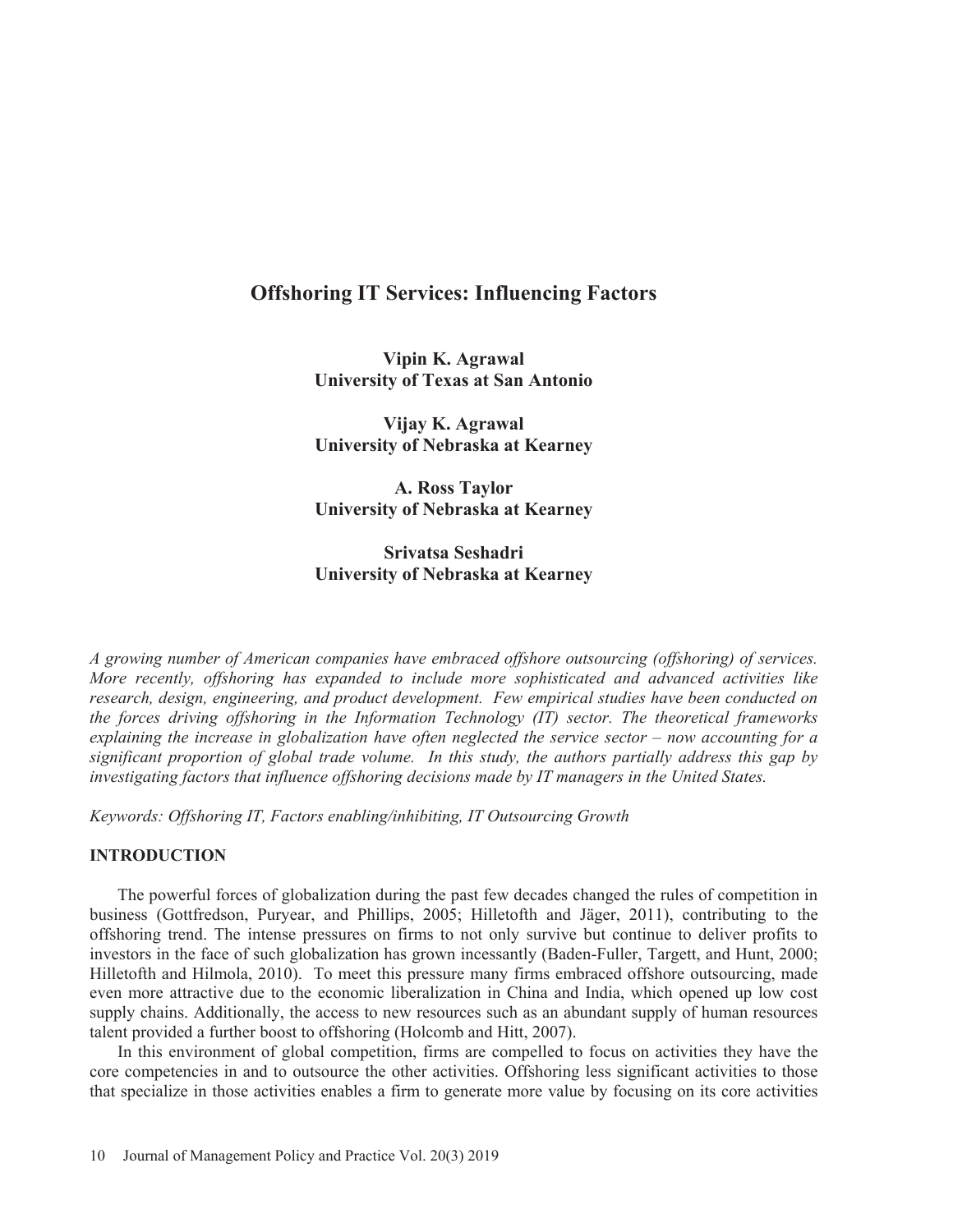(Letica 2016). Until just before the beginning of the 21st century, firms that engaged in offshoring were largely limited to the manufacturing sector. The past two decades has however seen a significant growth of offshoring in the service industry, particularly in the Information Technology (IT) sector. In this regard, the IT sector appears to show some parallels to the manufacturing sector in that the liberalization of trade and the dramatic drop in transportation, data transmission and tariff costs (Contractor, Kumar, Kundu, and Pedersen 2010), and powered by product complexities and technological innovations (Kang, Wu, Hong, and Park, 2012), appear to drive offshoring decisions.

# **IT Offshoring**

IT offshoring refers to the practice of shifting one or more organizational IT-related activities to an outside firm abroad (Schwarz, 2014). According to Venkatraman (2004), offshoring is the practice of migrating business processes overseas (business process offshoring) in order to lower costs without significantly sacrificing quality. Kern and Willcocks (2002) define IT offshoring as "a process whereby an organization decides to contract-out or sell the firm's IT assets, people and/or activities to a third-party supplier abroad, who, in exchange, provides and manages these assets and services for an agreed fee over an agreed time period." As global supply markets have continued to expand, businesses now have the opportunity to reassess which IT functions should remain in-house and which could be outsourced (Marchewka and Oruganti, 2013).

While management and accounting scholars have lauded offshoring as a promising business strategy since the 1990s (e.g., Bardi and Tracey 1991; Sonnenberg 1992; Apte and Mason 1995; Lei and Hitt 1995; Anderson and Sedatole 2003), offshoring of IT is a relatively recent trend (IAOP 2010). Offshoring of IT has become more prevalent due to technological advancements that have significantly improved the extent, speed, and reliability of global communications, decreased communication costs, and facilitated management of offshoring contracts (Levy 2005; Blinder 2006; Stratman 2008; Contractor, Kumar, Kundu, and Pedersen 2010). As a result, it has become a common business practice rather than a rare exception (Iyengar 2011; Reynolds 2012; Fitoussi and Gurbaxani 2012; Han and Mithas 2013).

Research by Gartner predicts that small-to-medium-size companies' expenditure on IT will grow annually by 3.9 percent (Jain and Khurana 2015). The worldwide (U.S.) market of IT offshoring is predicted to have a five-year compound annual growth rate of 5.7 percent (4.3 percent); it reached \$209.4 (\$97.3) billion in 2017 (IDC 2013). The percentage of IT offshoring of entire IT spending has varied by industry. For example: government from 17% to 25%, communications 25%, banking 18%, commerce 18%, materials and resource industries 16%, education 8% (Kriger et al. 2016). However, although the IT offshoring phenomenon has been expanding during the last decade, the success rate remains low (Kim, Lee, Koo, and Nam, 2013). Despite the ever-growing trend towards outsourcing, few organizations openly declare to have achieved success with offshoring (Huber, Fisher, Kirsch, and Dibbern, 2014).

Industry and academic research studies (e.g. Gottfredson, Puryear, and Phillips, 2005) have noted that the advances in IT have rendered business capabilities globally portable; for example, Westner and Strahringer (2010a) found among large German corporations that more than half of them had outsourced functions to India. The promise of strategic, financial and technological benefits motivates offshoring decisions (Lee and Kim 1999). During the 2000s offshoring became an accepted mainstream business practice, and, according to Offshore Research Network, the most frequently offshored business function was IT (Manning Massini, and Lewin. 2008). Offshoring not only resulted in cost reductions, but it also aligned well with a company's growth strategies, addressed competitive pressures, and provided access to qualified personnel (Lewin and Peeters, 2006). Offshoring has matured from a purely cost-saving tool to a powerful strategy for business transformation (Linder 2004a).

# **IT Backsourcing**

Veltri, Saunders, and Kavan (2008) argue that an increasing number of companies are taking IT functions back into the organization, known as backsourcing (also known as insourcing) because of the negative experiences of offshoring. Backsourcing is defined as "the process of recalling operations back in-house after they have been outsourced" (Bhagwatwar, Hackey, and Desouza, 2011; Solli-Sæther and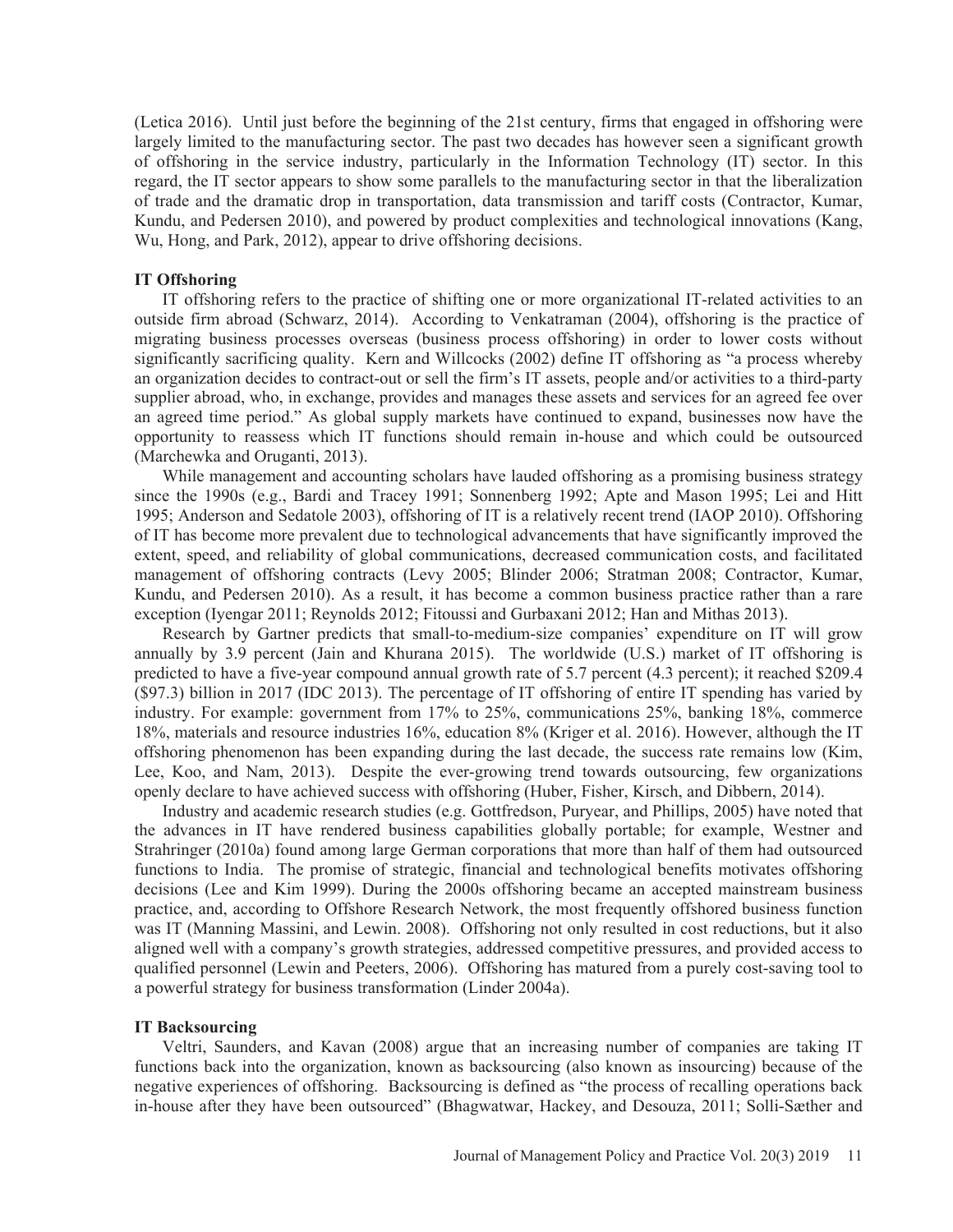Gottschalk, 2015). Firms such as Continental Airlines, Farmers Group, Washington Mutual, Xerox (Veltri, Saunders, and Kavan, 2008), and JP Morgan Chase (Bhagwatwar, Hackey, and Desouza 2011, Overby 2005) backsourced several of their activities. A research study by Whitten and Leidner (2006) found that 34% of the firms surveyed in the US and Canada had backsourced. A combination of excessive coordination costs (Jorgensen 2013), poor service, loss of control, know-how mismatch, as well as appointments of new executives, IS role changes, and external business changes (Veltri, Saunders, and Kavan , 2008) seem to have an impetus to backsource activities that were offshored.

However, the trend towards the offshoring of IT processes has kept increasing throughout the world's developed economies during the last few years (Kim, Lee, Koo, and Nam, 2013). The truth is that IT offshoring has come to stay. The percentage of total IT budget spent on IT offshoring rose from 10.6% in 2016 to 11.9% in 2017 with the percentage hovering between 10.2% and 10.6% for the previous four years Computer Economics (2017c). Some IT activities, such as application development, are being outsourced entirely or partly by 61 per cent of organizations (Computer Economics 2017b).

The report, "IT Key Metrics Data", published every year since 1996 are based on research from Gartner Company (Gartner Consulting 2014). These documents include primary data collected directly from IT employees of companies (chief information officers (CIO), managers, and IT leaders), and special marketing research. IT Outsource Spending as a percent of IT spending averages 18%. Some companies use it more than 90%. The percentage of IT offshoring of entire IT spending varies by industry. For example: government from 17% to 25%, communications 25%, banking 18%, commerce 18%, materials and resource industries 16%, education 8% (Kriger et al. 2016).

### **LITERATURE REVIEW**

Information technology offshoring (ITO) has experienced tremendous growth the past 20 years and has aroused great enthusiasm among academic researchers (Lacity, Khan, and Willcocks 2009). Though economic literature has established that comparative advantages determine the appeal of locations to host economic activities, the incidences of backsourcing give pause to the advantages of offshoring. The savings in labor-costs appears to be counterbalanced by the related coordination and transportation costs. In offshoring IT activities the negative influence on costs of transportation are minimal, but the higher coordination costs oblige firms to evaluate the risk-benefit ratios. The intense globally competitive environment has required firms to pursue complex offshoring goals that include efficiency, flexibility, innovativeness and sustainability (Kang et al, 2012).

### **Benefits of Offshoring Solutions**

 Although traditional approaches to offshoring were designed to ensure economies of scale and gain efficiency (Lacity, Willcocks, and Feeney 1995), companies also hoped that their offshoring partners would introduce innovative technologies and associated services (Levina and Su 2008) and some leading companies are reinventing their supplier portfolio to achieve that goal (Su, Levina, and Ross. 2016). Toyota Motor North America Inc. has outsourced 80% of its IT workforce, which has enabled the company to cut information-systems support costs (Betancourt, Mooney and Ross 2015).

According to the resource-based theory, every single company is a unique bundle of assets and resources that if employed in distinctive ways can create competitive advantage (Barney, 1991, 2012). For a firm, as an effect of globalization, the location of the suppliers and the identification of the most favorable opportunities for inputs must take place on a global scale to maintain and grow its market position (Gereffi and Lee 2012). Several authors has identified the many benefits of offshoring. These include cost savings (Choi and Beladi 2014, Luftman et al. 2013, Zhu 2016), quality improvement (Bustinza, Arias-Aranda, and Gutierrez-Gutierrez 2010, Holweg, Reichhart, and Hong 2011), new innovations in product or process (Bakhtiari 2015, Nassimbeni 2006), access to input resources (Holweg, Reichhart, and Hong 2011, Nassimbeni 2006, Zeng and Rossetti 2003), access to new markets (Nieto and Rodriguez 2011, Rodriguez and Nieto 2016), speeding up time-to-Market (McNally, Akdeniz, and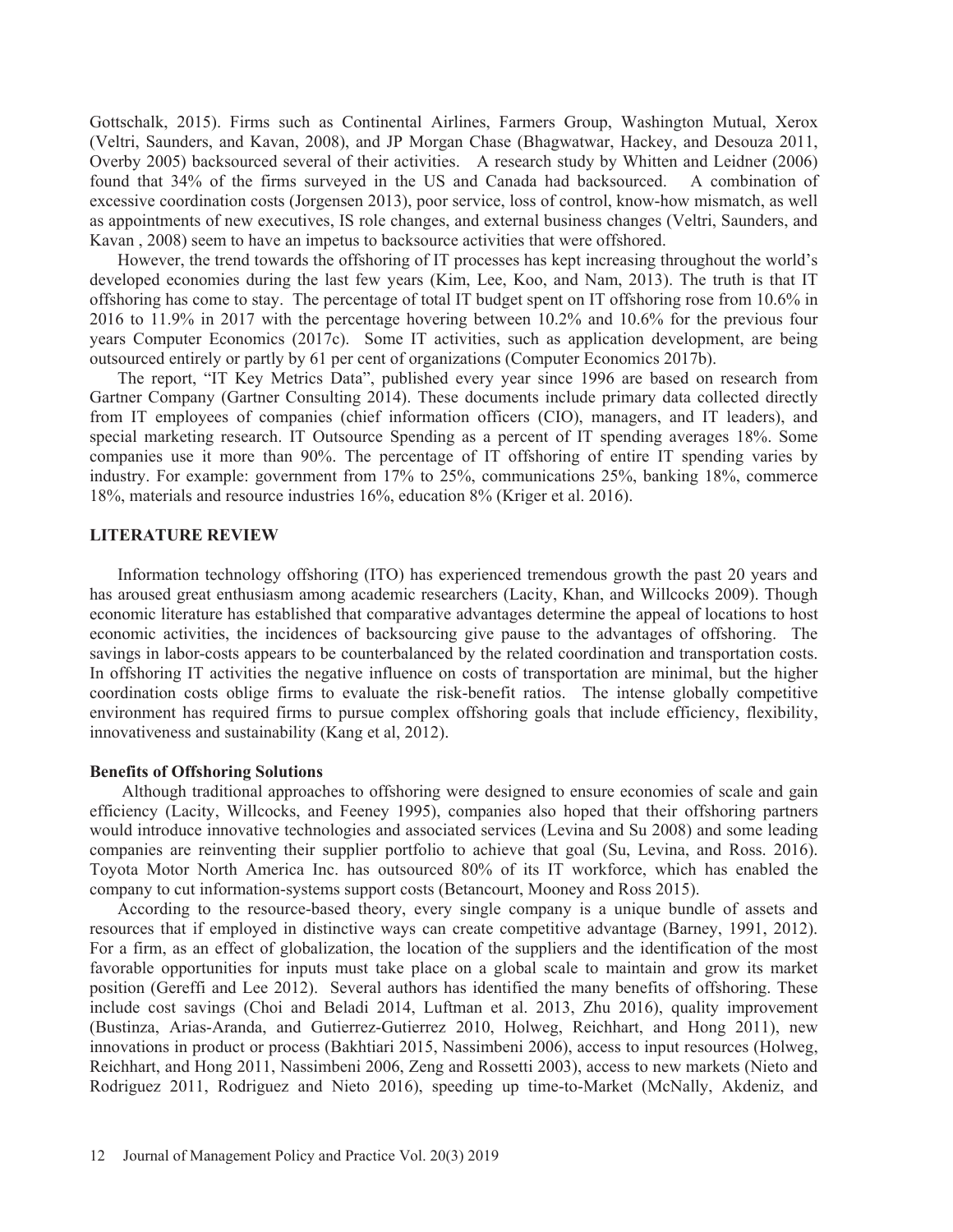Calantone, 2011, Zhu 2016), and access to new technologies (Jain and Khurana 2013, Li, Liu, Li, & Wu 2008; Prikladnicki and Audy 2012).

A key economic benefit of offshoring mentioned prominently by both sellers and buyers of this practice is that it allows the offshoring firm to reduce its fixed cost and convert it into variable cost (Bustinza, Arias-Aranda, and Gutierrez-Gutierrez 2010, Dabhilkar, Bengtsson, von Haartman, and Ahlstrom 2009, Kremic, Tukel, & Rom, 2006; Seddon, Cullen, and Willcocks 2007). Specifically, the offshoring firm can avoid a significant part of the fixed costs of facilities, equipment, information technology, rents, personnel salary, insurance, and logistic and overhead expenses. Thus the organizations achieve greater financial flexibility by selling assets that were formerly used in the outsourced activities in order to improve a company's cash flow (Dolgui and Proth 2013). Furthermore, the vendor can offer a creative and structured lease, which may allow the company to partly or fully initiate, finance, and staff its strategic new initiatives at relatively low risk. The company thus can transfer the risk of failure largely to the vendor, especially in the areas where the company does not have core competence (Dhar 2012). Further, while companies may be loath to acknowledge it, the persistent threat that jobs may be offshored stimulates productivity among domestic workers (Business News Daily, 2010).

Thus, offshoring can be an effective strategy to compete globally (Di Gregorio, Musteen, & Thomas 2009; Li, Liu, Li, & Wu 2008).

#### **Risks in Offshoring Solution**

Though the potential for capturing and increasing value in the value-chain is significant, it is not without risks. A managerial survey by the offshoring Center (Goolsby 2004) found that poor governance choice, lack of information sharing, and misalignment of client and vendor interest caused by volatility in the client's business environment or changes to task requirements account for 39 percent of offshoring failure.

Offshoring has not generated the expected returns for some firms, as testified by executives who have experienced the harsh realities of offshoring (Aron and Singh 2005). The costs inherent in the complexity of coordination due to the environmental dynamism - the volatility, unpredictability, and uncertainty of environments - of dispersed locations offshore, and the lack of flexibility among offshore service providers resulted in a worst performance for some (Li and Scullion 2006, Tadelis 2007, Tsao and Chen 2012). A 2012 survey on IT offshoring showed that approximately one-third of outsourced IT projects produced an ineffectual or negative outcome (Lacity & Willcocks, 2012). More than 50% of outsourced IT projects were terminated before the contract expired and switched to other vendors or in-house development (Qi & Chau, 2012 ; Whitten & Leidner, 2006). An additional 23 percent of failures were attributed to unclear buyer expectations, which could be broadly attributed to poor communication and inappropriate governance structure.

The many potential risks associated with offshoring include: becoming dependent on outside suppliers for services (Kakabadse and Kakabadse 2000, Horgos 2009), hidden costs of offshoring (Bahli & Rivard 2013, Platts and Song 2010), losing control over critical functions (Prikladnicki and Audy 2012, Wüllenweber and Weitzel 2007), relationships going wrong (Kakabadse and Kakabadse 2000, Horgos 2009, Platts and Song 2010), lowering the morale of permanent employees because of reduction in staff (Dolgui and Proth 2013, Platts and Song 2010), protection of intellectual property (Ranganathan and Balaji 2007, Rottman and Lacity 2004), data insecurity (Carmel 2006, Oshri, Kotlarsky, and Willcocks 2007), privacy protection problems (Carmel 2006, Oshri, Kotlarsky, and Willcocks 2007, Ranganathan and Balaji 2007, Rottman and Lacity 2004), knowledge protection issues (Wüllenweber and Weitzel 2007), difficulties in IT management (Choudhury & Sabherwal, 2003, Natovich, 2003 ), loss of critical skills, developing the wrong skills, the loss of cross-functional skills (Gaudenzi and Borghesi 2006, Olson and Wu 2011, Rao and Goldsby 2009, Tafti 2005), and the loss of control over vendors/suppliers (Olson and Wu 2011, Rao and Goldsby 2009, Gaudenzi and Borghesi 2006).

Then there are the offshoring challenges of having to manage the differences in language, culture, and time zones, with different laws and regulations in the offshored country (Carmel 2006, Oshri, Kotlarsky, and Willcocks 2007, Ranganathan and Balaji 2007, Rottman and Lacity 2004), dealing with poor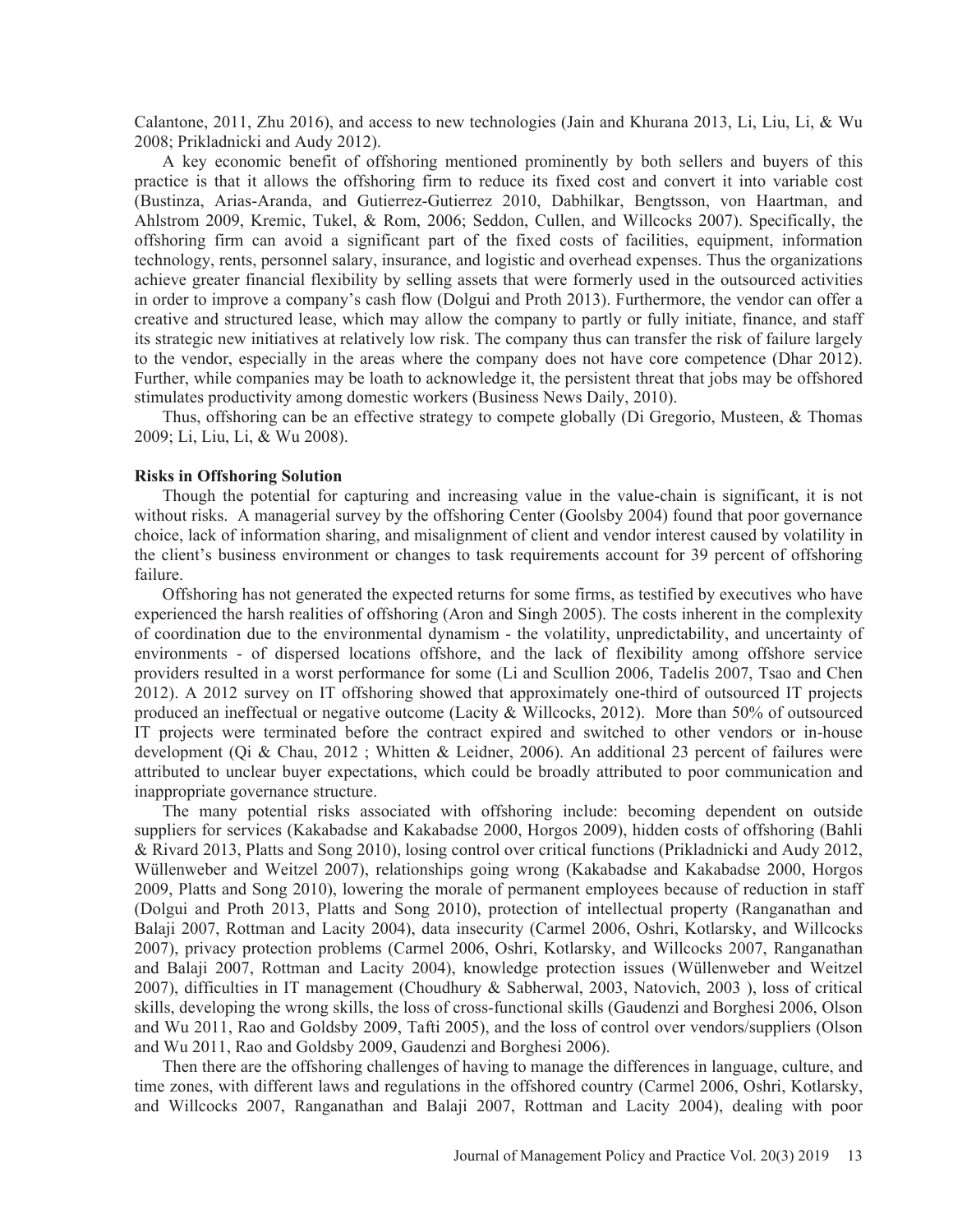infrastructure (telecommunication and electric supply) at offshore vendor's site (Carmel 2003), deficient quality management due to lack of training, lack of managerial skills, as well as insufficient project management and implementation skills among some offshore providers (Zatolyuk and Allgood 2004).

The firm offshoring IT operations also has to deal with domestic blowbacks due to the resulting unemployment is the country (Dolgui and Proth 2013). Recent economic pressures have led governments in the United States and Europe to 'encourage' multinationals to return jobs and investment back to home markets (BCG 2013).

The greater financial flexibility in offshoring through the sale of assets can have a negative impact on future development within the offshoring firm because they will be fully dependent (lock-in effect) on the vendor (Dolgui and Proth 2013, Earl 1996). Earl (1996) stated lack of innovation as a significant risk of offshoring IT activities.

# **Bandwagon Effect**

The bandwagon effect is an occurrence when one chooses an option because others have. The bandwagon effect results from the perceived pressure felt by managers from prior adopters of a technology or a business process in the extant environment (Hess 2018). According to Bianchi, Di Benedetto, Franzo, and Frattini (2017) the perceived pressure from the bandwagon effect has two origins: Information contagion and fad theory. Managers fear losing competitive advantages gained by offshoring to early adopters and are therefore motivated to adopt the offshoring strategy. Synonymous with 'herd behavior' the bandwagon effect encourages managers to follow the herd, impelled by desire to benefit from whatever others are benefitting from. The herd mentality will drive managers to embrace offshoring, ignoring the associated risks. Diffusion theory (Rogers 2010) also suggests that relative advantages and observability of benefits accrued by early adopters of offshoring provide the impetus for managers to adopt similar these strategies. It is therefore highly likely that the perceived benefits of offshoring will overpower the any perceived risks.

*H1: Expected Growth in offshoring is more influenced by perceived benefits than by perceived risks* 

#### **Risk Aversion**

Efficient management of risk has long been recognized as an important determinant of firm performance. Risk aversion is generally assumed in decisions made under uncertainty (Tversky and Kahneman 1992). It is to be expected that in decisions regarding offshoring, where managers' knowledge of the vendors and their business cultures is likely low and uncertain, the fear of loss triumphs over the hope of benefits. In offshoring, the additional uncertainty of currency fluctuations hinders the perceptions of benefits. Fear of unknown losses loom larger than potential gains (Tversky and Kahneman 1984). Higher levels of risk aversion – and attendant fears of loss – may make managers less open to offshoring. Therefore, loss aversion is more likely sway their decision to offshore jobs.

### *H2: Expected Growth in offshoring is more influenced by perceived risks than by perceived benefits*

#### **Administrative Motivation of Offshoring Solutions**

Research on offshoring suggests that firms are also driven to move business activities across national borders by a force external to the firm – the shortage of talent domestically (Hahn, Bunyaratavej, and Doh 2011, Manning, Massini, and Lewin. 2008, Massini, Perm-Ajchariyawong, and Lewin 2010). A study by KPMG in 2014/15 indicates that the reasons for planning offshoring will include access to skills (Lewin and Peeters, 2006).

A large stream of literature using agency theory (Deutsch, Keil, & Laamanen, 2011) points out that managers cannot easily diversify their human capital. Therefore, one solution to this constraint is to offshore tasks. Agency theory posits that managers are motivated to embrace offshoring as a means of geographic diversification (Peng and Delios 2006), enhance the scale of operations through offshoring (Gomez-Mejia and Palich 1997) and thus potentially cement their competitive position by enhancing their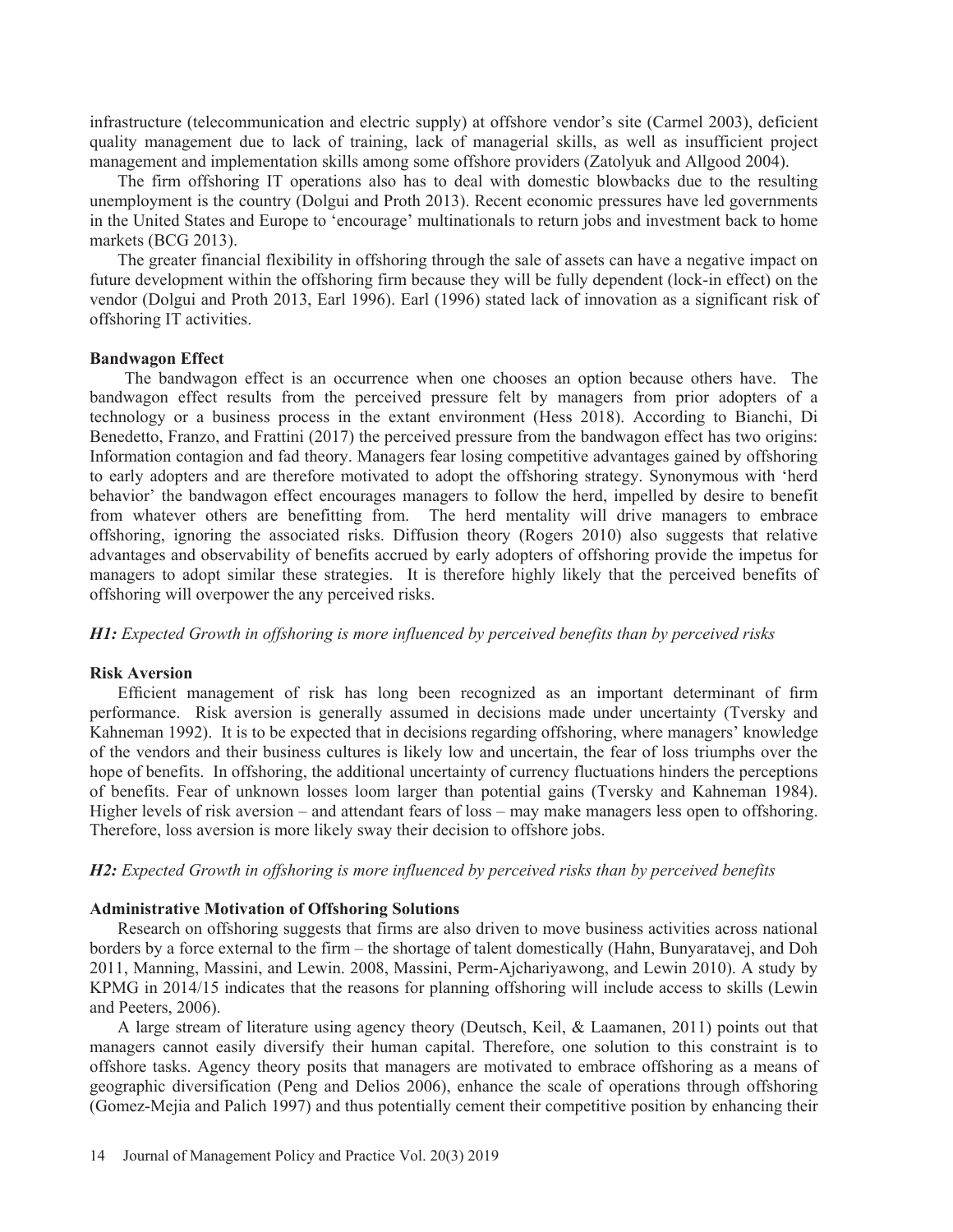managerial skills. Therefore, the administrative motivations will likely be a leading factor in the decision by managers to offshore IT activities.

# *H3: Administrative motivation has a significant positive impact on expected growth in offshoring*

# **Desired Characteristics of Offshoring Solutions**

The future competitive edge is seen to lie in flexibility that can be achieved through tight operational/core business focus and leveraging external core competences outside this focus area (e.g. Quinn 2000, Zhu, Hsu, and Lillie 2001). The ability to continuously restructure its value-chain becomes essential to maintain the competitive edge (Kakabadse and Kakabadse, 2002). The rapidly changing environment in IT across most industries calls for flexibility of business processes and adaptability of technologies with the existing pool of knowledge, skills and resources. Therefore, the new challenge lies in creating a flexible organization, in which a company focuses on selected key value creating competences and let globally dispersed outside experts provide the rest of the value by offshoring other activities.

Offshoring has been shown to provide greater flexibility (Farrell, 2005, Khan, Currie, Weerakkody, and Desai 2003, Pfannenstein and Tsai 2004) as well as to speed up responsiveness to the changes in demand (Bustinza, Arias-Aranda, and Gutierrez-Gutierrez 2010, Dabhilkar, Bengtsson, von Haartman, and Ahlstrom 2009). Yap, Lim and Lee (2013) asserted that firms, which could access expertise/skills, focus on core competency, and obtain flexibility through offshoring have a positive relation with IT offshoring. Offshoring to select vendors also confers the benefits such as flexibility and local responsiveness through the mechanism of decentralization (Teece 2007).

Outsourcing is often a by-product of another powerful management tool - business process reengineering. It allows an organization to immediately realize the anticipated benefits of accelerated reengineering by having an outside organization – one that is already reengineered to world-class standards - take over the process (Antonucci and Tucker 2013).

*Hypothesis H4: The desired characteristics of IT offshoring has a significant positive impact on the expected growth in offshoring.* 

The four hypotheses are pictorially depicted in Figure 1.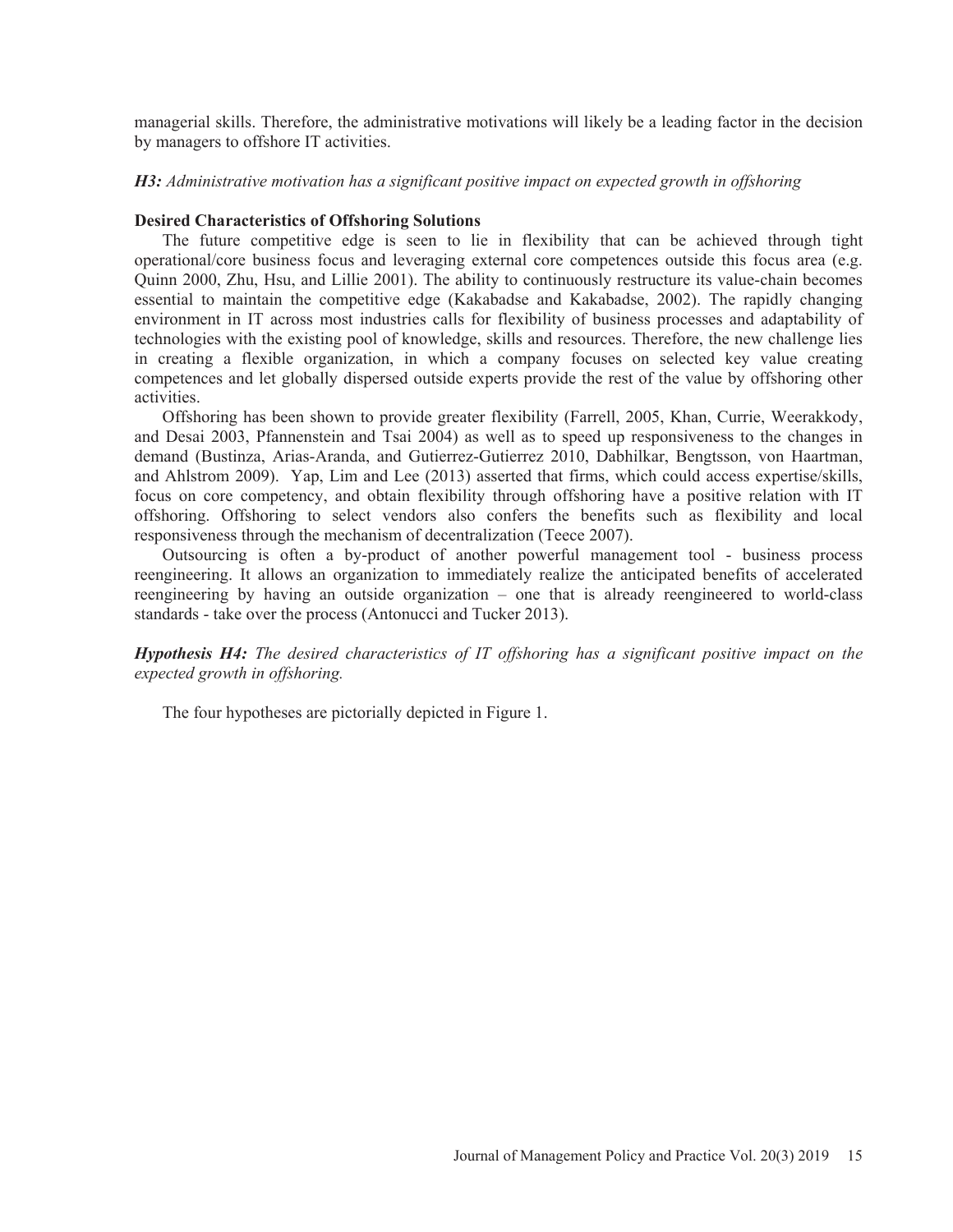**FIGURE 1 INFLUENCING FACTORS ON GROWTH IN IT OFFSHORING** 



### **METHODOLOGY**

A questionnaire survey was implemented to test the four hypotheses. The sample comprised of executives from manufacturing and service sectors in the United States. Based on the literature review a 6-page questionnaire was developed to measure variables of interest. The questionnaire items were finalized after assessing the items for face validity. To mitigate non-responses no open-ended questions were utilized.

Face-validity of each item was assessed in three steps. First, a list of items were initially developed for the questionnaire by the authors with expertise in the Management, MIS and IT disciplines. These items operationalized the variables of interest. A preliminary consensus was reached among them on the question-phrasings that evoked acceptable face-validity. Then, independently, each judge again assessed the face validity of each item. Each judge's assessments were then compared with each other for interrater concordance and the questions rephrased as required. Finally, four IT executives from different firms were asked to comment on the question phrasing and the time required to respond. Based on the feedbacks from them, and using a Delphi-like technique, the phrasing of the questions measuring the variables settled and finalized when all seven experts agreed that face-validity was for all items were achieved. Additionally, after data collection, a principal component factor analysis with Varimax rotation was conducted to verify that the four constructs ---- "Benefits of Offshoring," "Risks of Offshoring,"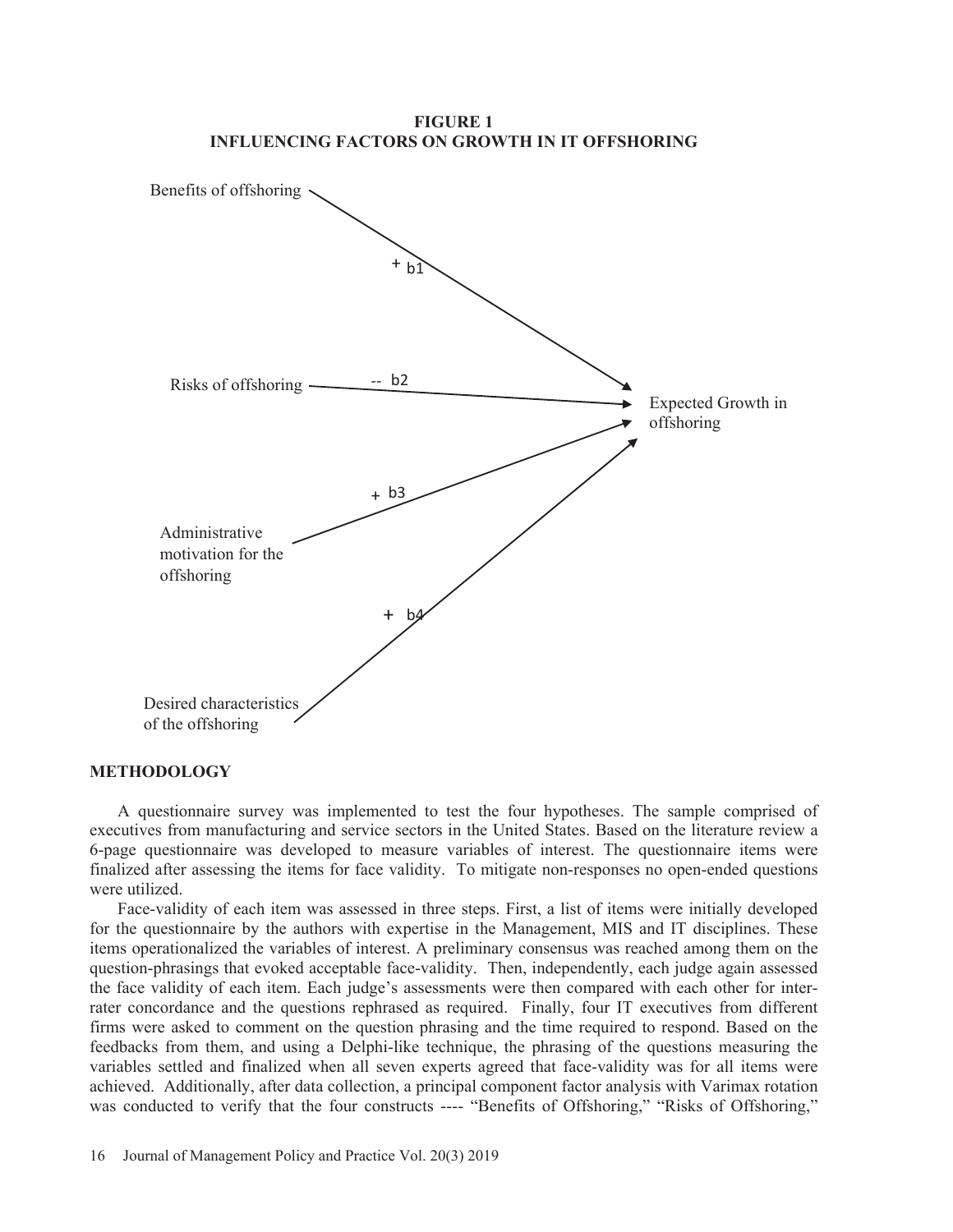"Administrative Motivation for the Offshoring," and "Desired Characteristics of Offshoring" --- were extracted. The variables measuring these constructs are shown in Table 1.

| <b>Item</b>    | Factors                                                      | <b>Items</b>                                                                                                                                                   | Cronbach's<br>Alpha |
|----------------|--------------------------------------------------------------|----------------------------------------------------------------------------------------------------------------------------------------------------------------|---------------------|
| 5              |                                                              | Financial risks shared with outsourced<br>vendor                                                                                                               |                     |
| 10             |                                                              | Increased availability of capital fund                                                                                                                         |                     |
| 11             |                                                              | Cash infusion from sale of assets to<br>outsourcers                                                                                                            |                     |
| 15             |                                                              | To improve customer satisfaction                                                                                                                               |                     |
| 22             | Benefits of Offshoring (Rbenefit)                            | Faster deployment cycle for software/quick<br>time to market                                                                                                   | .941                |
| 23             |                                                              | Global scale                                                                                                                                                   |                     |
| 24             | 24 hours support and availability                            |                                                                                                                                                                |                     |
| 25             |                                                              | Improve quality of service                                                                                                                                     |                     |
| 28             |                                                              | Rapid change in business process cycle                                                                                                                         |                     |
| 17             |                                                              | Higher resistance from employees - lower<br>employee morale, potential for poor quality<br>Risk of Offshoring (Rrisk)<br>Relationship management with supplier |                     |
| 19             |                                                              |                                                                                                                                                                |                     |
| 20             |                                                              | Risks during transition                                                                                                                                        |                     |
| 26             |                                                              | Lack of experience in-house                                                                                                                                    |                     |
| 27             | Administrative Motivation for the<br>Offshoring (RAdminMotv) | Offered services we otherwise could not<br>subscribe                                                                                                           | .845                |
| 29             |                                                              | Shrinkage in systems life cycle                                                                                                                                |                     |
| $\overline{7}$ |                                                              | Allows firms to be more flexible, dynamic,                                                                                                                     |                     |
|                | Desired Characteristics of                                   | and adaptable                                                                                                                                                  | .854                |
| 8              | Offshoring (RDesChar)                                        | Redirection of resources                                                                                                                                       |                     |
| 9              |                                                              | Increased control of operating costs                                                                                                                           |                     |

**TABLE 1 ITEMS MEASURING CONSTRUCTS OF INTEREST** 

The subjects were also asked their Expected Growth in Offshoring (DeltaOut) in their firm, in the next five years, as a percentage. This variable was employed as the dependent variable in the statistical analysis of the four hypotheses.

#### **Data Collection**

Following the guidelines suggested by Dillman (1978, 2000), the questionnaire was administered. The targeted sample was IT professionals with some responsibility for making IT management decisions for organizations based in the United States. The sampling frame was a fee-based online panel of IT professionals offered by Qualtrics, a leading online survey research platform. Blankenship, Breen, and Dutka (1998) indicated that such online panels were of lower cost, provided faster responses, and had the ability to obtain a targeted sample of people who are scarce in the general population.

The questionnaire survey was sent to a panel of senior managerial IT professionals (directors, chief information officers, IT managers, etc.) of firms in the United States. Those who chose to participate were first asked to indicate the industry they were employed in. To ensure adequate representation of each industry type, target quotas of 80 service sector responses and 70 manufacturing sector responses were established. The service sector industry type had an additional target quota of 40 respondents in the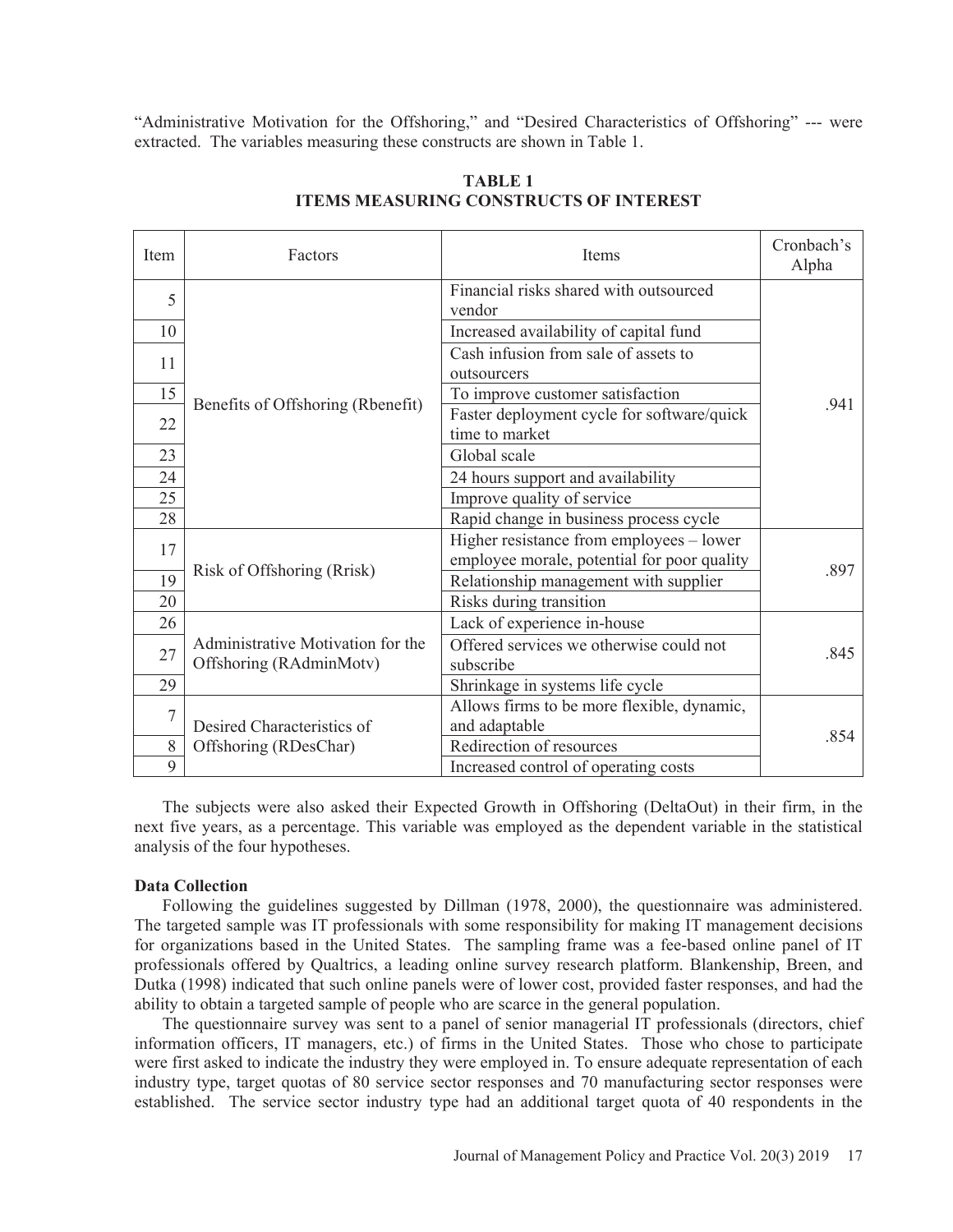Computer Software industry sector and 40 respondents for other service industry sectors. Once a quota was reached, Qualtrics deactivated the links given in the invitation to participate for that particular sector. The deactivated links were based upon the industry each respondent's panel profile indicated they were employed in. Respondents who began a survey before the link was deactivated were allowed to finish the survey. Out of the initial sample size of 153, the total of 148 usable responses were received, resulting in a 97% response rate.

# **RESULTS**

Scores for the four factors – Benefits of Offshoring (Rbenefit), Risk of Offshoring (Rrisk), Administrative Motivation for the Offshoring (RAdminMotv), and Desired Characteristics of Offshoring (RDesChar) – and the dependent variable, Epected Growth in Offshoring, were first computed using SPSS Version 23.0. The hypotheses were tested

The testing of the hypotheses proceeded in two stages. In the first stage a correlation analysis was conducted to identify the hypotheses that could be rejected off-the-bat. Then a stepwise-regression was conducted to test the remaining hypotheses.

Scores for the four factors – Benefits of Offshoring (Rbenefit), Risk of Offshoring (Rrisk), Administrative Motivation for the Offshoring (RAdminMotv), and Desired Characteristics of Offshoring (RDesChar) - were first computed using SPSS Version 23.0. The hypotheses were tested using the stepwise-regression.

# **First Step-wise Regression Results**

Table 2 shows the results of the first step-wise regression analysis. The analysis indicates that Administrative Motivation for the Offshoring (RAdminMoty) [b= -0.014, p=0.987], and Desired Characteristics of Offshoring (RDesChar)  $[b= -0.286, p=0.744]$ , do not play a significant role in influencing offshoring decisions.

Therefore, Hypothesis 3 and 4 were not supported.

#### **TABLE 2**

# **FIRST STEP-WISE REGRESSION ANALYSIS**

| Mode |        |          | Adjusted R | Std. Error of the |               |
|------|--------|----------|------------|-------------------|---------------|
|      |        | R Square | Square     | Estimate          | Durbin-Watson |
|      | ว 1 วa | 045      | 018        | 3.673             |               |

**Model Summary<sup>b</sup>**

a. Predictors: (Constant), RDesChar, RAdmnMotv, Rrisk, Rbenefit

b. Dependent Variable: DeltaOut

| <b>ANOVA</b> <sup>a</sup> |            |                |     |             |       |                |  |  |  |
|---------------------------|------------|----------------|-----|-------------|-------|----------------|--|--|--|
| Model                     |            | Sum of Squares | df  | Mean Square |       | Sig.           |  |  |  |
|                           | Regression | 505.273        |     | 126.318     | 1.679 | $.158^{\circ}$ |  |  |  |
|                           | Residual   | 10756.159      | 143 | 75.218      |       |                |  |  |  |
|                           | Total      | 1261.432       | 147 |             |       |                |  |  |  |

a. Dependent Variable: DeltaOut

b. Predictors: (Constant), RDesChar, RAdmnMotv, Rrisk, Rbenefit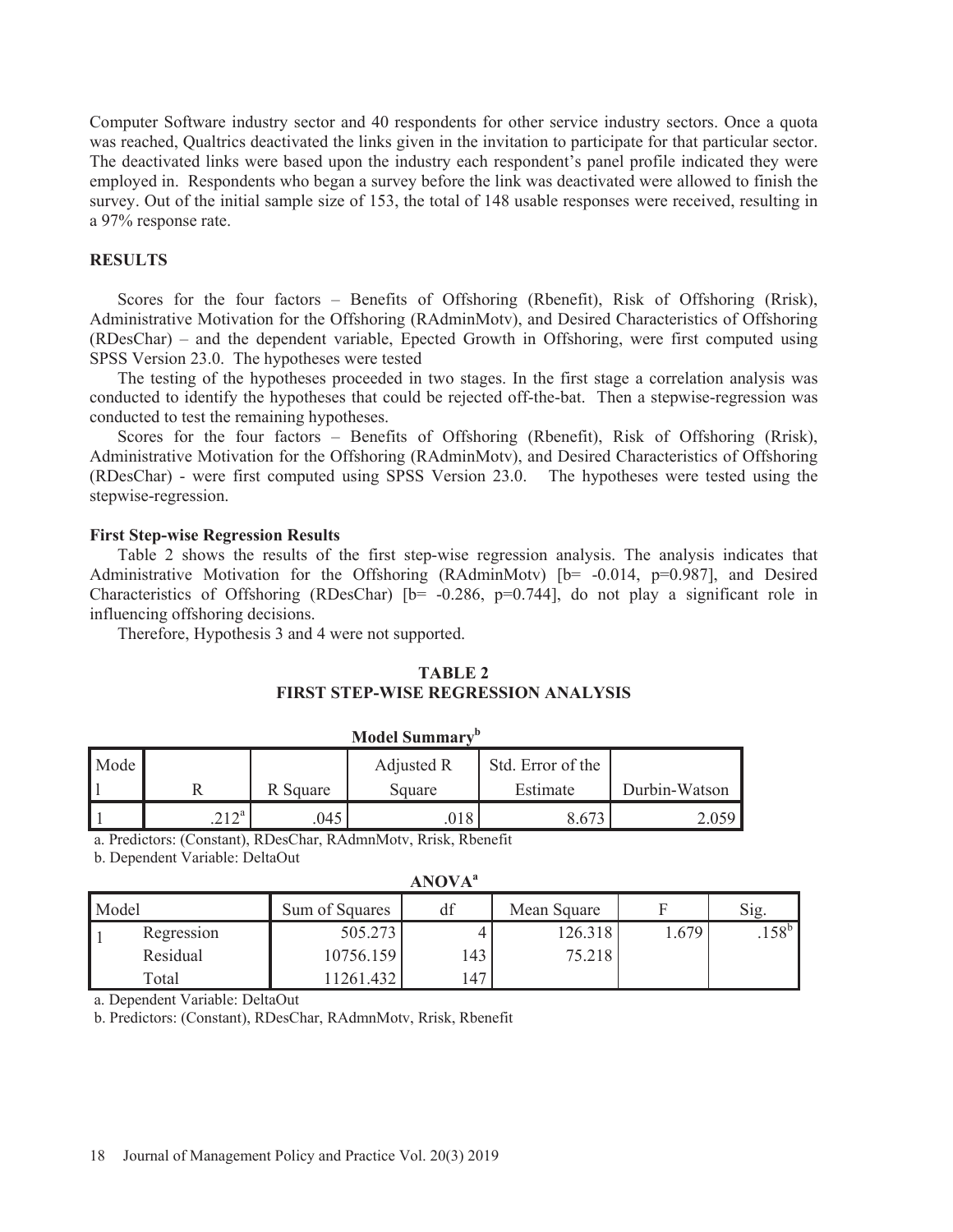|       | <b>Coefficients<sup>a</sup></b> |          |                              |         |                                    |      |                |                |  |  |
|-------|---------------------------------|----------|------------------------------|---------|------------------------------------|------|----------------|----------------|--|--|
|       | Unstandardized<br>Coefficients  |          | Standardized<br>Coefficients |         | 95.0% Confidence<br>Interval for B |      |                |                |  |  |
| Model |                                 | B        | Std. Error                   | Beta    | t                                  | Sig. | Lower<br>Bound | Upper<br>Bound |  |  |
| ' 1   | (Constant)                      | $-2.957$ | 3.075                        |         | $-.962$                            | .338 | $-9.035$       | 3.121          |  |  |
|       | Rhenefit                        | 2.511    | 1.146                        | .372    | 2.190                              | .030 | .245           | 4.777          |  |  |
|       | <b>Rrisk</b>                    | $-1.807$ | .878                         | $-.302$ | $-2.058$                           | .041 | $-3.542$       | $-.071$        |  |  |
|       | RAdmnMotv                       | $-.014$  | .876                         | $-.002$ | $-.016$                            | .987 | $-1.746$       | 1.717          |  |  |
|       | RDesChar                        | $-.286$  | .877                         | $-.042$ | $-.327$                            | .744 | $-2.020$       | 1.447          |  |  |

a. Dependent Variable: DeltaOut

# **Second Step-wise Regression Results**

A second step-wise regression was conducted without the two constructs, Administrative Motivation for the Offshoring (RAdminMotv) and Desired Characteristics of Offshoring (RDesChar), that were shown to have non-significant influence on the expected growth in offshoring. Only the two independent constructs, Rbenefits and Rrisks, were entered in this step-wise regression on DeltaOut to test hypotheses H1 and H2. Table 3 show the results of the regression analysis.

The analysis indicates that both Benefits of Offshoring (Rbenefit) [b= 2.379, p=0.012], and Risks of Offshoring (Rrisk)  $[b= -1.899, p= 0.023]$ , play significant roles in influencing offshoring decisions. As expected, perceived benefits (Rbenefit) has a positive influence on Expected Growth in Offshoring (DeltaOut), while perceived risks (Rrisk) has a negative influence on Expected Growth in Offshoring (DeltaOut).

Since the absolute value of the coefficient  $\beta$  of the construct 'Benefits of Offshoring' (Rbenefit) at 2.379 is higher than the absolute value of the coefficient  $\beta$  of the construct 'Risks of Offshoring' (Rrisk) at 1,899, it can be concluded that hypothesis H1 ( "Expected Growth in offshoring is more influenced by perceived benefits than by perceived risks") is supported while hypothesis H2 hypothesizing that perceived risks will have a greater influence on offshoring decision is not supported. The perceived benefits of offshoring triumph over the perceived risks of offshoring.

In summary, of the four hypotheses, only one was supported (H1) and three were not supported (H2, H3 and H4). The Benefits of Offshoring positively influence the growth in IT offshoring while Risks of Offshoring negatively influence the said growth, but the former is a stronger influence on expected growth in offshoring than the latter.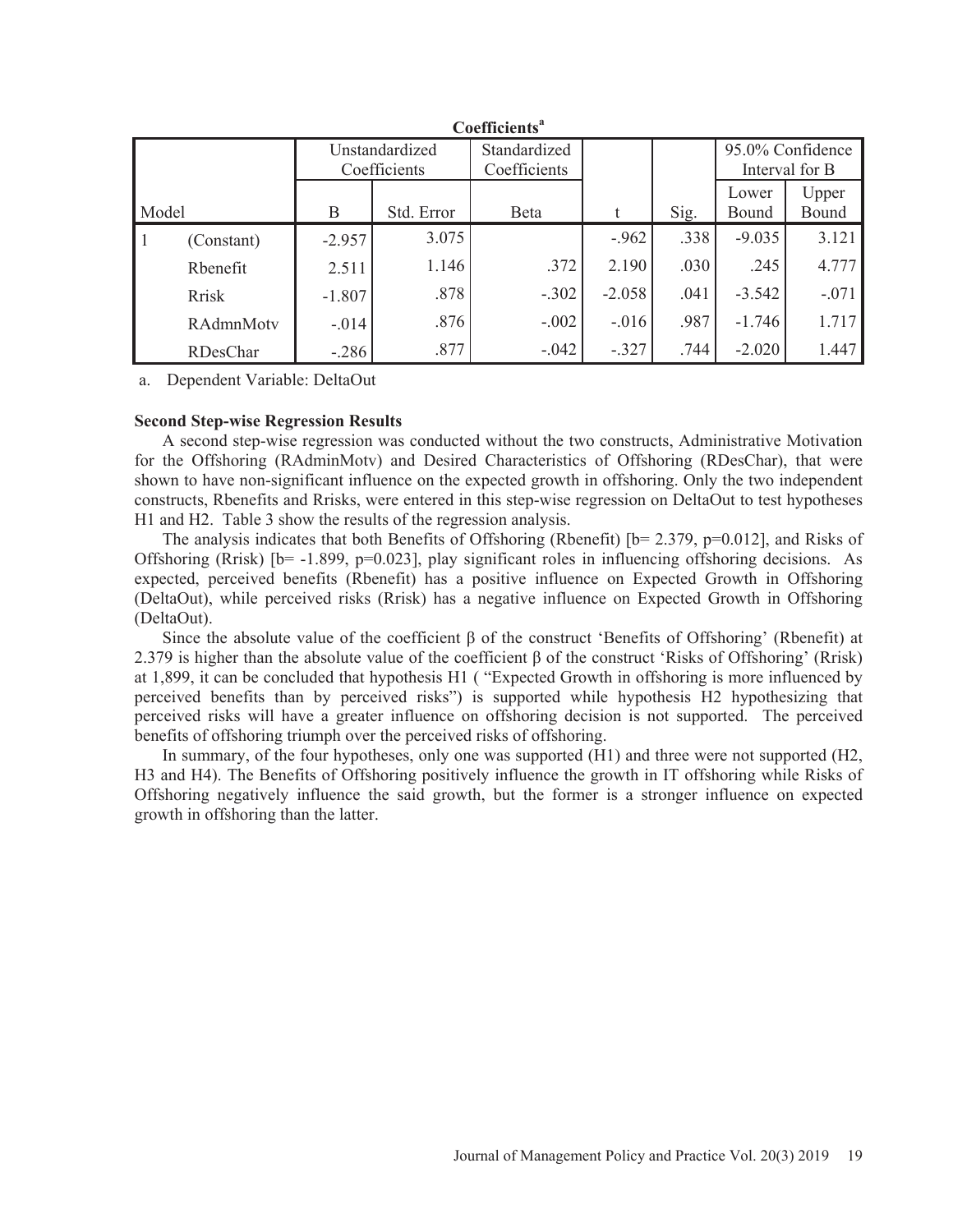# **TABLE 3 SECOND STEP-WISE REGRESSION ANALYSIS**

| <b>Model Summary</b> <sup>b</sup> |         |          |            |                   |               |  |  |  |  |
|-----------------------------------|---------|----------|------------|-------------------|---------------|--|--|--|--|
|                                   |         |          | Adjusted R | Std. Error of the |               |  |  |  |  |
| Model                             |         | R Square | Square     | Estimate          | Durbin-Watson |  |  |  |  |
|                                   | $210^a$ | 044      |            | 5.616             |               |  |  |  |  |

a. Predictors: (Constant), Rrisk, Rbenefit

b. Dependent Variable: DeltaOut

| <b>ANOVA</b> <sup>a</sup> |            |                |     |             |       |                |  |  |  |
|---------------------------|------------|----------------|-----|-------------|-------|----------------|--|--|--|
| Model                     |            | Sum of Squares | df  | Mean Square |       | Sig.           |  |  |  |
|                           | Regression | 496.608        |     | 248.304     | 3.345 | $.038^{\rm b}$ |  |  |  |
|                           | Residual   | 10764.825      | 145 | 74.240      |       |                |  |  |  |
|                           | Total      | 11261.432      | 147 |             |       |                |  |  |  |

a. Dependent Variable: DeltaOut

b. Predictors: (Constant), Rrisk, Rbenefit

| Coemercins |              |                                |            |                              |          |      |                                       |         |  |  |
|------------|--------------|--------------------------------|------------|------------------------------|----------|------|---------------------------------------|---------|--|--|
|            |              | Unstandardized<br>Coefficients |            | Standardized<br>Coefficients |          |      | 95.0%<br>Confidence<br>Interval for B |         |  |  |
|            |              |                                |            |                              |          |      | Lower                                 | Upper   |  |  |
| Model      |              | B                              | Std. Error | Beta                         |          | Sig. | Bound                                 | Bound   |  |  |
| l 1        | (Constant)   | $-3.374$                       | 2.800      |                              | $-1.205$ | .230 | $-8.908$                              | 2.161   |  |  |
|            | Rbenefit     | 2.379                          | .931       | .352                         | 2.555    | .012 | .539                                  | 4.218   |  |  |
|            | <b>Rrisk</b> | $-1.899$                       | .825       | $-.317$                      | $-2.300$ | .023 | $-3.530$                              | $-.267$ |  |  |

 $C$ oefficiente<sup>a</sup>

a. Dependent Variable: DeltaOut

# **LIMITATIONS OF THE STUDY**

Although this research makes many contributions, it is not without limitations. First, some bias may exist in the list of variables related to IT issues. A review of literature was conducted and perspectives from IS managers and scholars were incorporate into this investigation. However, additional variables could have been used.

Several possible reasons could contribute to items cross-loaded on more than one factor. First, an inclusion of an unidentified factor is possible. Second, the absence of a factor could also yield this result. Finally, the factors could be highly intercorrelated. All of these influences could result in the factors loading cleaner with a refined questionnaire. Furthermore, an instrument may need to be deployed several times before its construct validity can be established.

It should be noted the sample size of 148 respondents is moderate. The sample was divided approximately equally between the manufacturing and service sectors. The manufacturing segment included automobile, computer hardware, pharmaceutical, telecommunication (hardware and other). The service segment included banking, retail, hotels, computer software, construction, government, healthcare, insurance, technology, transportation, utilities, and other. The respondents were from the following departments: information systems, administration, accounting/finance, and production. An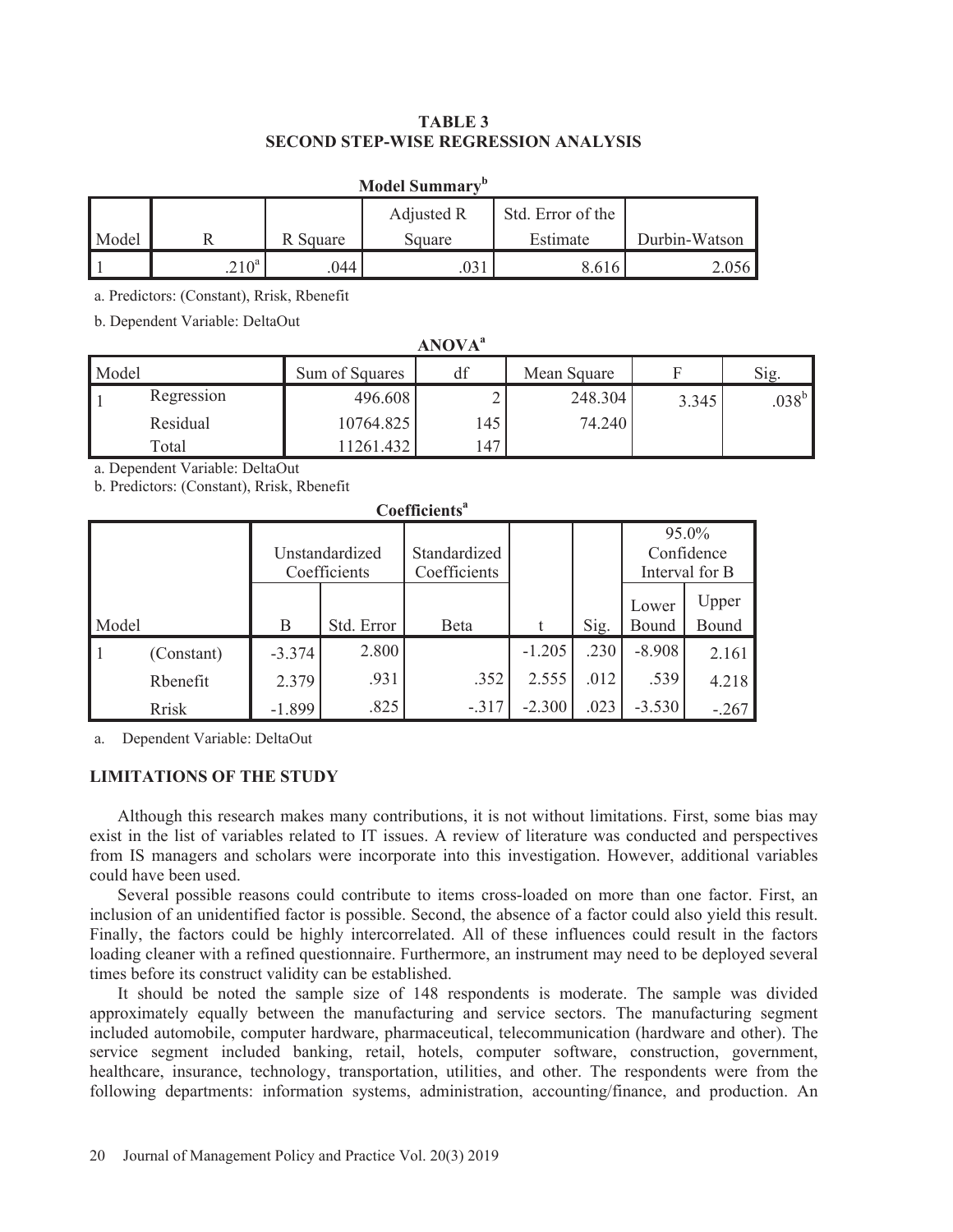equal representation of each department was not present. In addition, other types of organizations, such as railways, chemicals, and airlines (operations and manufacturing) were not included in the sample. Therefore, any determinations based on the study could be limited to the list of companies in the directory. Accordingly, all interpretations of the study should consider the limits of variables and categories related to the sample.

# **SUGGESTIONS FOR FURTHER RESEARCH**

The results of the study suggest future research would benefit from the creation of several conceptual models. Additional future research opportunities include an extension of this study to include the following factors: organizational maturity, IS sophistication, and other variables. Additionally, future research could include a longitudinal study and an examination of non-linear relationships.

Furthermore, future research would benefit from a refined survey instrument. Even though the existing survey added to the understanding of this exploratory topic, a revised survey could limit the number of cross-loaded factors. Given this research's focus on only two sectors (manufacturing and service), the generalizability is limited. Therefore, future research could benefit from a broader sample and a greater number of variables. Adding in industries such as airlines, railways, and chemicals could result in a more generalized model.

Along with the previously mentioned future research opportunities, a comparison among U.S. organizations and their counterparts in other countries would offer additional insights and could open avenues for collaboration.

# **IMPLICATIONS FOR PRACTICE**

This research verifies that offshoring is a business strategy American organization will be utilizing for IT activities in the future. IT managers verified they will invest approximately the same percentage of their current (2016) IT budget into IT offshoring in the next five years (through 2021). IT managers indicated support for offshoring. However, they are also looking for additional options (such as cloud computing and application service providers) to benefit them.

The approximately equivalent IT budget in 2016 (and 5 years from 2016) will necessitate a comparable number of in-house IT professionals for the development of proprietary software, maintenance of IT applications, and advancement of infrastructure. In instances where 19 percent of IT budget is allotted toward IT offshoring, proportionally fewer IT professionals will need to be proficient in business processes. In these cases, readily supported IT applications can be carried out effectively in an offshore environment. Moreover, IT professionals are also needed for training to End-users. Working off the same hypothetical IT budget, the remaining 81 percent allocated to IT would be used for in-house IT departments, application service providers, and/or cloud computing vendors. If a majority of IT activity is completed in-house, a significant number of in-house IT professionals would be needed to support the organization. In turn, as IT functions shift to other domestic external sources (application service providers or cloud computing vendors) the need for in-house IT professionals would decline. In terms of business system planning, senior level IT professionals will still be needed to design IT strategy and guide the organization on ever-evolving IT architecture.

As the business world progresses toward natural language processing, IT applications will simplify. This shift is expected to decrease the number of IT professionals needed to support an organization. Likewise, the growth in End User Computing (EUC) will reduce the need for IT professionals in operations and software application maintenance. Generally, End-users will be able to develop smaller, one-time applications by themselves. Moreover, End-users will work alongside in-house IT professionals to provide input on the selection and acquisition of application software.

The IT curriculum in education institutions will need to be modified to accommodate the current and future trends in IT offshoring. In particular, the curriculum should adjust to instruct students equally on the development and implementation of IT resources.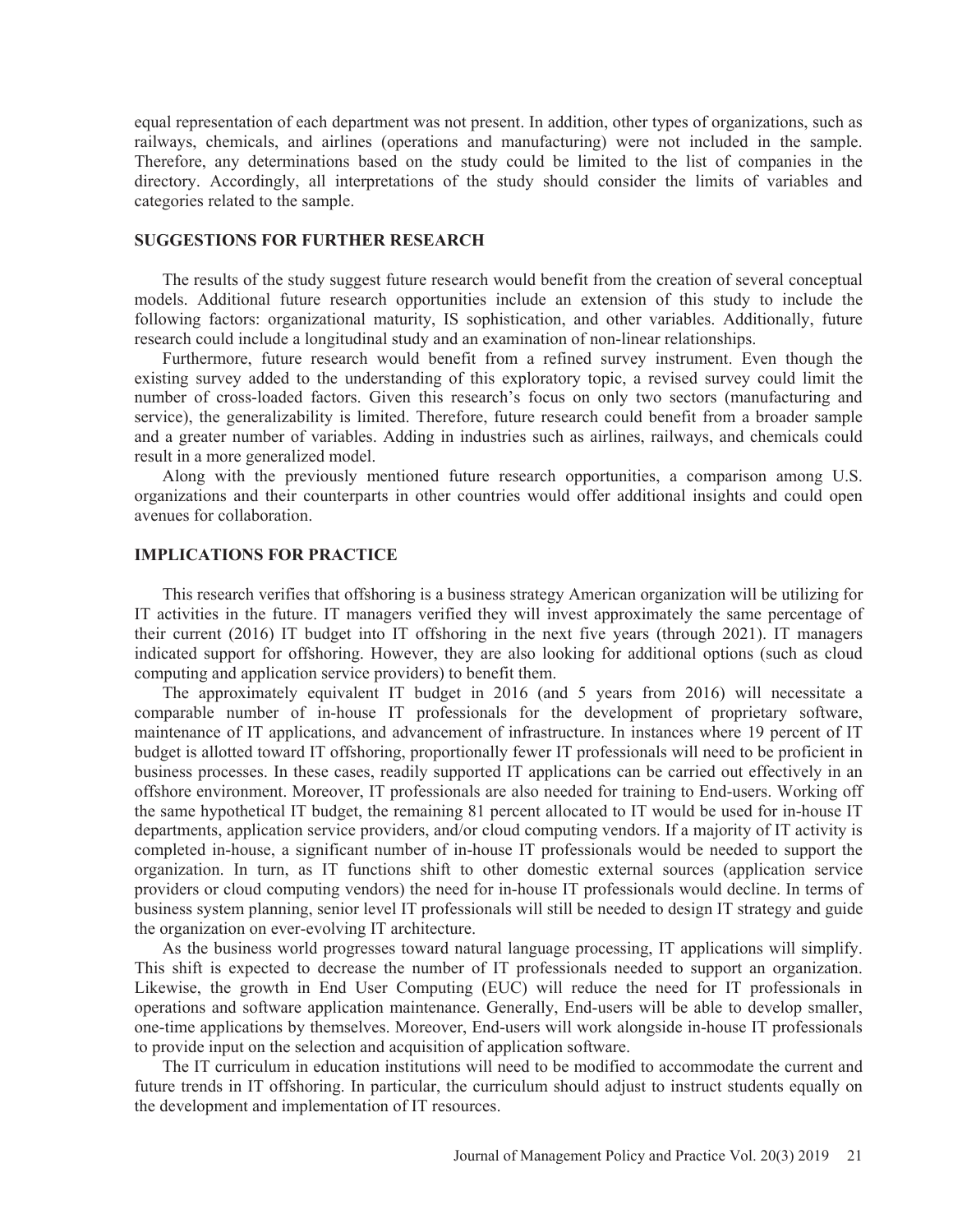With more IT departments drawing on outsourcers (application service providers and/or cloud computing vendors) the need for IT vendor development and engagement will become a top priority for the organization (as it is already in the manufacturing and other service branches of most businesses). Additionally, as technology is developed at an ever-increasing speed, consultants will be needed to advise in-house IT professionals on IT strategy and architecture.

Based on the aforementioned discussion, the reliance of American companies on offshoring in the IT sector will continue to significantly influence organizations and educational institutions. In response, government policies and tax structure will adjust to this change in business practice. Finally, the trend toward IT offshoring will arguably begin a new chapter in the management of IT resources. Thus, leading to new research opportunities in the discipline.

# **CONCLUDING REMARKS**

The main objective of this study was to arrive at a better understanding of the current and future trends in the usage of IT offshoring and its implications for organizations in the United States. The perceived usage of approximately same percentage (in 2016 and 5 years from 2016) of allocation of IT budget in this option leads us to believe that IT is not as much a source of competitive advantage as it was in the past to the corporations.

Regression analysis leads us to the conclusion that companies engage in offshoring driven primarily by the bandwagon effects. The other potential perceived risks and motivations seem to be neutralized by the managers' desire to "not miss the boat' when other companies are engaged in offshoring

# **REFERENCES**

- Anderson, S. W., & Sedatole, K.L. (2003). Management accounting for the extended enterprise: Performance management for strategic alliances and networked partners. *In Management Accounting in the Digital Economy*, edited by A. Bhimani, 481–506. New York, NY: Oxford University Press.
- Antonucci, Y.L., & Tucker, J. (2013). IT outsourcing: Current trends, benefits, and risks. *Information Strategy: The Executives Journal*, 16-26.
- Apte, U. M., & Mason, R.O. (1995). Global disaggregation of information-intensive services. *Management Science*, 41(7), 1250–1263.
- Aron, R., & Singh, J. V. (2005). Getting offshoring right. *Harvard Business Review*, 83, 135–143.
- Baden-Fuller, C., Targett, D., & Hunt, B. (2000). Offshoring to outmaneuver: offshoring re-defines competitive strategy and structure. *European Management Journal*, 18(3), 285-295.
- Bahli, B., & Rivard, S. (2013). Cost escalation in information technology outsourcing: A moderated mediation study. *Decision Support Systems*, 56, 37 – 47.
- Bakhtiari, S. (2015). Productivity, outsourcing, and exit: The case of Australian manufacturing. *Small Business Economics*, 44, 425-447.
- Bardi, E. J., & Tracey, M. (1991). Transportation outsourcing: A survey of U.S. practices. International *Journal of Physical Distribution and Logistics Management*, 21(3), 15–21.
- Barney, J. (1991). Firm resources and sustained competitive advantage. *Journal of Management*, 17(1), 99-120.
- Barney, J. (2012). Purchasing, supply chain management and sustained competitive advantage: The relevance of resource-based theory. *Journal of Supply Chain Management*, 48(2), 3-6.
- Betancourt, P., Mooney, J.G., & Ross, J.W. (2015). *Digital innovation at Toyota Motor North America: Revamping the role of IT*. Working Paper 403. MIT Sloan School of Management Center for Information Systems Research, Cambridge, Massachusetts, October, http://cisr.mit.edu.
- Bhagwatwar, A., Hackey, R., & Desouza, K.C. (2011). Considerations for information systems 'backsourcing': A framework for knowledge re-integration. *Information Systems Management*, 28(2), 165-173.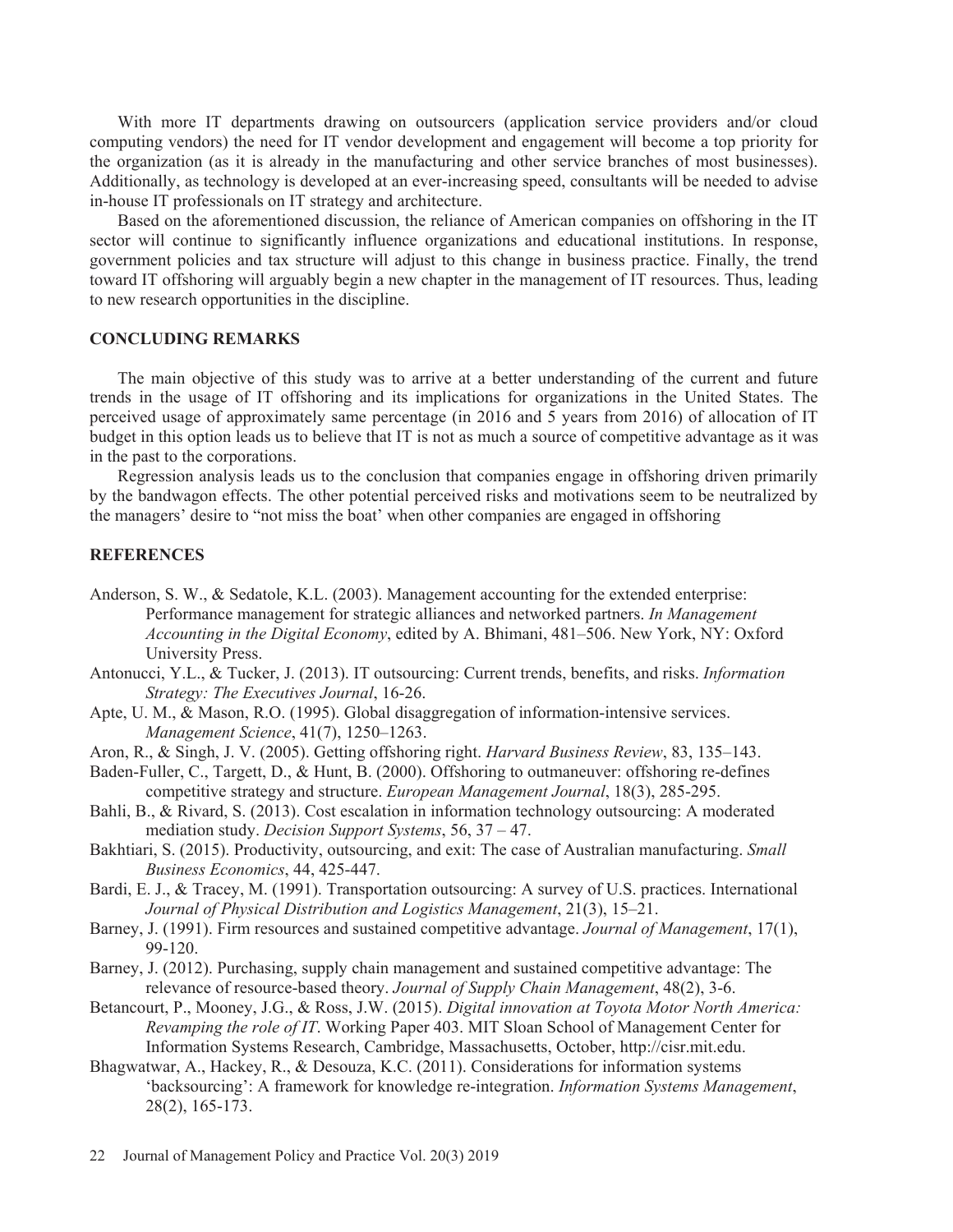- Bianchi, M., Di Benedetto, A., Franzò, S., & Frattini, F. (2017). Selecting early adopters to foster the diffusion of innovations in industrial markets: Evidence from a multiple case study. *European Journal of Innovation Management*, 20(4), 620-644.
- Blankenship, A. B., Breen, G. E., & Dutka, A. F. (1998). *State of the art marketing research*. Chicago, IL: NTC Business Books.
- Blinder, A. (2006). Offshoring: The next industrial revolution? *Foreign Affairs*, 85, 113–128.
- Boston Consulting Group. (2013). *Majority of large manufacturers are now planning or considering reshoring from China to the US*. Press releases. Retrieved from http://www.bcg.com/media/PressReleaseDetails.asp?id=tcm:12-144944
- Business News Daily. (2010). *Offshoring and temps make for grumbling workers.* Business News Daily, Retrieved from http://www.businessnewsdaily.com/51-outsourcing-and-temps-make-forgrumbling-workers.html
- Bustinza, O.F., Arias-Aranda, D., & Gutierrez-Gutierrez, I. (2010). Offshoring competitive capabilities and performance: An empirical study in service firms. *International Journal of Production Economics*, 126(2), 276-288.
- Carmel, E. (2003). The new software exporting nations: Success factors. *The Electronic Journal of Information Systems in Developing Countries*, 13(4), 1-12.
- Carmel, E. (2006). Building your information systems from the other side of the world: How Infosys manages time zone differences. *MIS Quarterly Executive*, 5(1), 43-53.
- Choi, J-Y., & Beladi, H. (2014). Internal and external gains from international outsourcing. *The Journal of International Trade & Economic Development*, 23(2), 299-314.
- Choudhury, V., & Sabherwal, R. (2003). Portfolios of control in outsourced software development projects. *Information Systems Research*, 14(3), 291 – 314.
- Computer Economics. (2017a). *IT spending & staffing benchmark, 2017/2018*. Computer Economics.
- Computer Economics. (2017b). *IT offshoring statistics, 2016/2017*. Computer Economics.
- Contractor, F. J., Kumar, V., Kundu, S.K., & Pedersen, T. (2010). Reconceptualizing the firm in a world of offshoring and offshoring: The organizational and geographical relocation of high-value company functions. *Journal of Management Studies*, 47(8), 1417–1433.
- Dabhilkar, M., Bengtsson, L., von Haartman, R., & Ahlstrom, P. (2009). Supplier selection or collaboration? Determining factors of performance improvement when offshoring manufacturing. *Journal of Purchasing and Supply Management*, 15(3), 143-153.
- Deutsch, Y., Keil, T., & Laamanen, T. (2011). A dual agency views of board compensation: The joint effects of outside director and CEO stock options on firm risk. *Strategic Management Journal*, 32(2), 212-227.
- Dhar, S. (2012). From offshoring to cloud computing: Evolution of IT services. *Management Research Review*, 35(8), 664-675.
- Di Gregorio, D., Musteen, M., & Thomas, D.E. (2009). Offshore offshoring as a source of international competitiveness for SMEs. *Journal of International Business Studies*, 40(6), 969-988.
- Dillman, D.A. (1978). *Mail and Telephone Surveys: The Total Design Method*. New York: Wiley Intersciences.
- Dillman, D.A. (2000). *Mail and Internet Surveys: The Tailored Design Method*, 2nd Edition. New York: John Wiley Co.
- Dolgui, A., & Proth, J-M. (2013). Outsourcing: Definition and analysis. *International Journal of Production Research*, 51(23-24), 6769-6777.
- Earl, M.J. (1996). The risks of offshoring IT. *MIT Sloan Management Review*, 37(3), 26-32.
- Farrell, D. (2005). Offshoring: Value creation through economic change. *Journal of Management Studies*, 42, 675-683.
- Fitoussi, D., & Gurbaxani, V. (2012). IT offshoring contracts and performance measurement. *Information Systems Research*, 23(1), 129–143.
- Gaudenzi, B., & Borghesi, A. (2006). Managing risks in the supply chain using the AHP method. *The International Journal of Logistics Management*, 17(1), 114-136.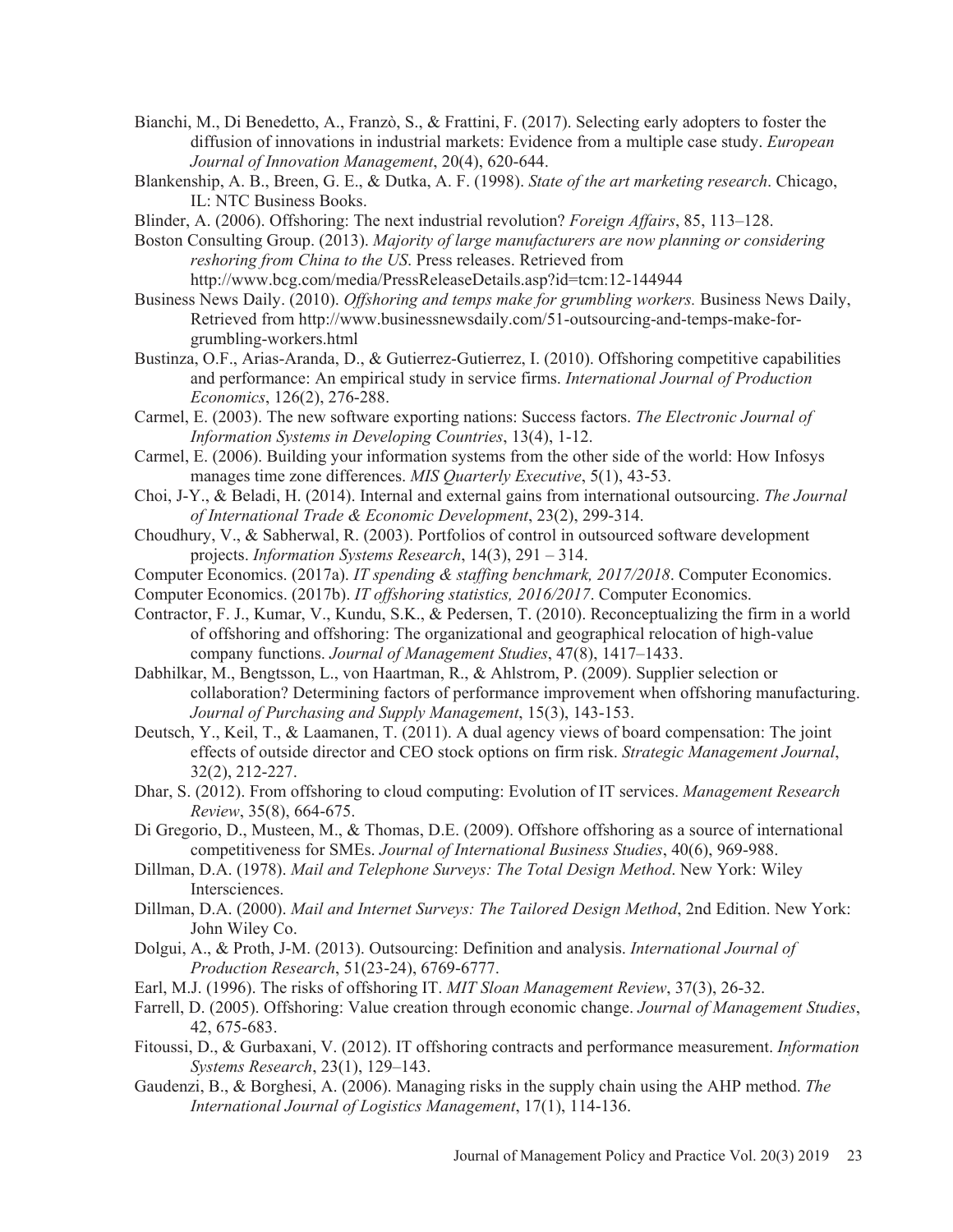- Gereffi, G., & Lee, J. (2012). Why the world suddenly cares about global supply chains. *Journal of Supply Chain Management*, 48(3), 24–32.
- Gomez-Mejia, L. R., & Palich, L. E. (1997). Cultural diversity and the performance of multinational firms. *Journal of International Business Studies*, 28(2), 309-335.
- Goolsby, K. (2004). *What causes offshoring failure?* Dallas, TX: The offshoring center. Retrieved from http://www.outsourcing-center.com/2004-08-what-causes-outsourcing-failure-article-37826.html
- Gottfredson, M., Puryear, R., & Phillips, S. (2005). Strategic sourcing from periphery to the core. *Harvard Business Review*, 83(2), 132-139.
- Han, K., & Mithas, S (2013). Information technology offshoring and non-IT operating costs: An empirical investigation. *MIS Quarterly*, 37(1), 315-331.
- Hess, M. (2018). *The bandwagon effects in networks: a literature review*. Retrieved from https://www.alexandria.unisg.ch/publications/254259
- Hilletofth, P., & Hilmola, O.P. (2010). Role of logistics offshoring on supply chain strategy and management: Survey findings from Northern Europe*. Strategic Outsourcing: An International Journal*, 3(1), 46-61.
- Hilletofth, P., & Jäger, K. (2011). Role of logistics service providers in the implementation of a differentiated supply chain. *International Journal of Shipping and Transport Logistics*, 3(2), 151- 167.
- Holcomb, T.R., & Hitt, M.A. (2007). Toward a model of strategic outsourcing. *Journal of Operations Management*, 25(2), 464-481.
- Holweg, M., Reichhart, A., & Hong, E. (2011). On risk and cost in global sourcing. *International Journal of Production Economics*, 131(1), 333–341.
- Horgos, D. (2009). Labor market effect of international outsourcing: How measurement matters. *International Review of Economics and Finance*, 18(4), 611-623.
- Huber, T.L., Fisher, T.A., Kirsch, L., & Dibbern, J. (2014). Explaining emergence and consequences of specific formal controls in IS outsourcing: A process-view. *Proceedings of the 47th Hawaii International Conference in Information Systems*, 6-9 January, Waikoloa, HI.
- International Association of offshoring Professionals (IAOP). (2010). *2011 Trends forecast shows industry redefined: Greater political backing for offshoring among top 10 predictions*. Retrieved from http://www.finance.yahoo.com/news/International-Association-of-iw-3819268013.html
- International Data Corporation (IDC). (2013). *Worldwide and U.S. business process offshoring services 2013–2017 forecast: Time for customers to reap the emerging benefits of transformative and agile BPO services.* Retrieved from http://www.idc.com/getdoc.jsp?containerId=240860
- Iyengar, H. (2011). *Global BPO market to reach revenues of \$93.4 billion*. Retrieved from http://itvoir.com/portal/resources/Market-Watch/Global-BPO-market-to-touch-revenues-of-93-4 billion.asp
- Jain, D.M., & Khurana, R. (2013). Need for sustainable global business model in software offshoring the Indian perspective. *Business Process Management Journal*, 19(1), 54-69.
- Jain, D.M., & Khurana, R. (2015). Impact of pricing and offshoring models on Indian information technology service outsourcing. *Benchmarking: An International Journal*, 22(4), 610-623.
- Kahneman, D., & Tversky, A. (1984). Choices, Values and frames. *American Psychologist*, 39(4), 341- 350.
- Kakabadse, A., & Kakabadse, N. (2000). Sourcing: New face to economies of scale and the emergence of new organizational forms. *Knowledge and Process Management*, 7(2), 107–108.
- Kakabadse, A., & Kakabadse, N. (2002). Trends in outsourcing: Contrasting USA and Europe. *European Management Journal*, 20(2), 189-198.
- Kang, M., Wu, X., Hong, P., & Park, Y. (2012). Aligning organizational control practices with competitive out-sourcing performance. *Journal of Business Research*, 65(8), 1195-1201.
- Kern, T., & Willcocks, L. P. (2002). Exploring relationship in information technology outsourcing: the interaction approach. *European Journal of Information Systems*, 11(1), 3-19.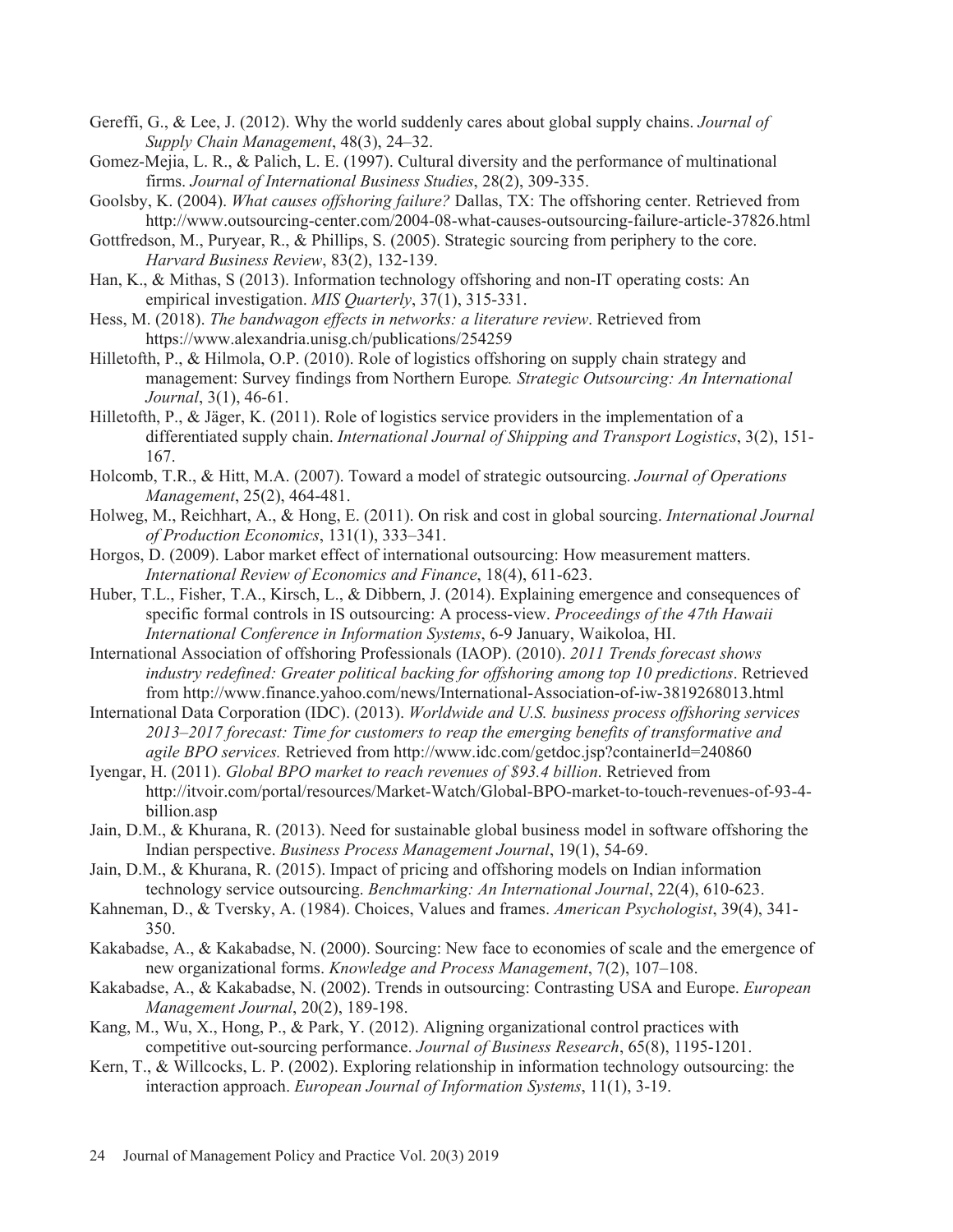- Khan, N., Currie, W., Weerakkody, V., & Desai, B. (2003). Evaluating offshore IT offshoring in India: Supplier and customer scenarios. *Proceedings of the 36th Hawaii International Conference on Systems Sciences (HICSS'03)*, 8(8), IEEE Computer Society, Washington, DC, USA.
- Kim, Y.J., Lee, J.M., Koo, Ch., & Nam, K. (2013). The role of governance effectiveness in explaining IT offshoring performance. *International Journal of Information Management*, 33(5), 850-860.
- Kriger, A.B., Ivin, V.V., Glotova, E.A., Kiykova, E.V., & Lavrushina, E.G. (2016). Information technology outsourcing trends at higher education of the Russian Far Eastern in the context of global tendencies in information technology outsourcing. *Journal of Internet Banking and Commerce*, 21(2), 1-13.
- Kremic, T., Tukel, O.I., & Rom, W.O. (2006). offshoring decision support: A survey of benefits, risks, and decision factors. *Supply Chain Management: An International Journal*, 11(6), 467-482.
- Lacity, M. C., Khan, S. A., & Willcocks, L. P. (2009). A review of the IT offshoring literature: Insights for practice. *Journal of Strategic Information Systems*, 18(3), 130–146. doi: 10.1016/j.jsis.2009.06.002.
- Lacity, M.C., Willcocks, L.P., & Feeny, D.F. (1995). IT Outsourcing: Maximize flexibility and control. *Harvard Business Review*, 73(3), 84-93.
- Lacity, M. C., & Willcocks, L. P. (2012). *Advanced offshoring practice: Rethinking ITO, BPO and cloud services*. Basingstoke, England: Palgrave Macmillan.
- Lee, J.-N., & Kim, Y.-G. (1999). Effect of partnership quality on IS offshoring success: Conceptual framework and empirical validation. *Journal of Management Information Systems*, 15(4), 29-61.
- Lei, D., & Hitt, M. A. (1995). Strategic restructuring and outsourcing: The effect of mergers and acquisitions and LBOs on building firm skills and capabilities. *Journal of Management*, 21(5), 835–859.
- Letica, M. (2016). The effect of offshoring activities selection on the benefits of outsourcing. *Management*, 21(2), 77-97.
- Levina, N., & Su, N. (2008). Global multisourcing strategy: The emergence of supplier portfolio in service offshoring. *Decision Sciences*, 39(3), 541-570.
- Levy, D.L. (2005). Offshoring in the new global political economy. *Journal of Management Studies*, 42(3), 685-693.
- Lewin, A.Y., & Peeters, C. (2006). Offshoring work: Business hype or the onset of fundamental transformation? *Long Range Planning*, 39(3), 221-239.
- Li, S., & Scullion, H. (2006). Bridging the distance: Managing cross-border knowledge holders. *Asia Pacific Journal of Management*, 23(1), 71–92.
- Li, Y., Liu, Y., Li, M., & Wu, H. (2008). Transformational offshore outsourcing: Empirical evidence from alliance in China. *Journal of Operations Management*, 26(2), 257-274.
- Linder, J.C. (2004a). Transformational outsourcing. *Supply Chain Management Review*, 8(4), 54-61.
- Luftman, J., Zadeh, H.S., Derksen, B., Santana, M., Rigoni, E., and Huang, Z.D. (2013). Key information technology and management issues 2012-2013: An international study. *Journal of Information Technology*, 354-366.
- Manning, S., Massini, S., & Lewin, A. Y. (2008). A dynamic perspective on next-generation offshoring: The global sourcing of science and engineering talent. *Academy of Management Perspectives*, 22(3), 35-54.
- Marchewka, J.T., & Oruganti, S. (2013). A combined model of IT offshoring partnership and success. *Communications of the IIMA*, 13(2), 69-85.
- Massini, S., Perm-Ajchariyawong, N., & Lewin, A. Y. (2010). Role of corporate-wide offshoring strategy on offshoring drivers, risks and performance. *Industry and Innovation*, 17, 337–371.
- McNally, R.C., Akdeniz, M.B., & Calantone, R.J. (2011). New product development processes and new product profitability: Exploring the mediating role of speed to market and product quality*. Journal of Product Innovation Management*, 28, 63–77.
- Nassimbeni, G. (2006). International sourcing: empirical evidence from a sample of Italian firms. *International Journal of Production Economics*, 103(2), 694–706.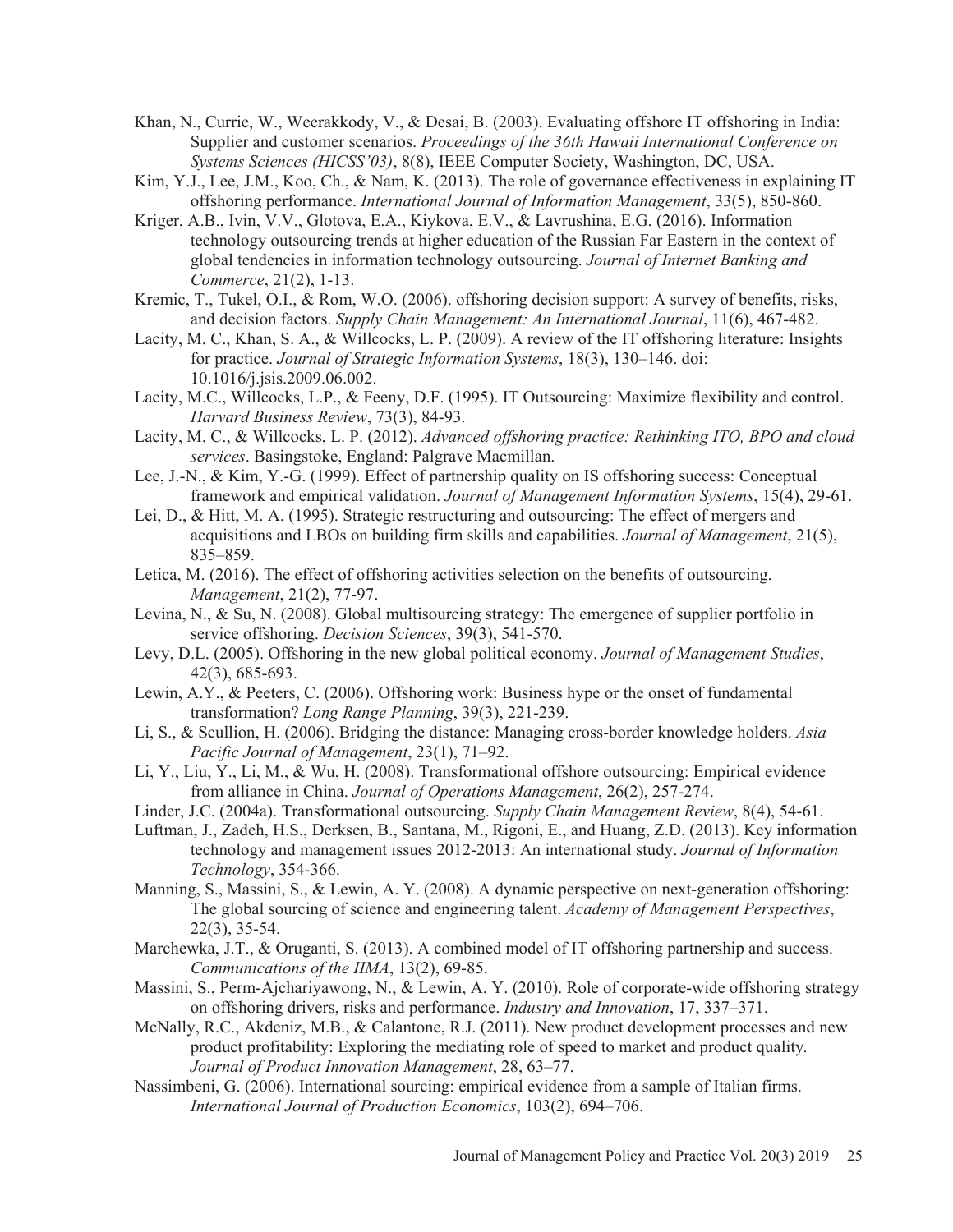- Natovich, J. (2003). Vendor related risks in IT development: A chronology of an outsourced project failure. *Technology Analysis & Strategic Management*, 15(4), 409 – 419.
- Ndubisi, N.O., & Nataraajan, R. (2015). Internationalization and international service management. *Journal of Service Management*.
- Nieto, M. J., & Rodriguez, A. (2011). Offshoring of R&D: Looking abroad to improve innovation performance. *Journal of International Business Studies*, 42, 345–361.
- Olson, D.L. and Wu, D. (2011). Risk management models for supply chain: A scenario analysis of offshoring to China. *Supply Chain Management: An International Journal*, 16(6), 401-408.
- Oshri, L., Kotlarsky, J., & Willcocks, L. (2007). Managing dispersed expertise in IT offshore outsourcing: Lessons from Tata Consultancy Services. *MIS Quarterly Executive*, 6(2), 53-65.
- Overby, S. (2005). Backsourcing pain. *CIO Magazine*, 18(22), 64-72.
- Peng, M. W., & Delios, A. (2006). What determines the scope of the firm over time and around the world? An Asia Pacific perspective. *Asia Pacific Journal of Management*, 23, 385-405.
- Pfannenstein, L.L., & Tsai, R.J. (2004). Offshore outsourcing: Current and future effect on American IT industry. *Information Systems Management*, 21(4), 72-80.
- Platts, K.W., & Song, N. (2010). Overseas sourcing decisions the total cost of sourcing from China. *Supply Chain Management: An International Journal*, 15(4), 320-331.
- Prikladnicki, R., & Audy, J.L.N. (2012). Managing global software engineering: A comparative analysis of offshore offshoring and internal offshoring of software development. *Information Systems Management*, 29, 216-232.
- Qi, C., & Chau, P. Y. (2012). Relationship, contract and IT offshoring success: Evidence from two descriptive case studies. *Decision Support Systems*, 53(4), 859 – 869.
- Quinn, J. B. (2000). Offshoring innovation: The new engine of growth. *Sloan Management Review*, 41(4), 13–28.
- Ranganathan, C., & Balaji, S. (2007). Critical capabilities for offshore offshoring of information systems. *MIS Quarterly Executive*, 6(3), 147-164.
- Rao, S., & Goldsby, T.J. (2009). Supply chain risks: A review of typology. *The International Journal of Logistics Management*, 20(1), 97-123.
- Reynolds, P. (2012*). Top 5 things to know about record-setting offshoring activity in 2011*. Retrieved from http://www.isg-one.com/web/Top5/archive/120314.asp
- Rodriguez, A., & Nieto, M. J. (2016). Does R & D offshoring lead to SME growth? Different governance modes and the mediating role of innovation. *Strategic Management Journal*, 37, 1734-1753.
- Rogers, E. M. (2010). *Diffusion of innovations*. 4th Edition, Simon and Schuster.
- Rottman, J.W., & Lacity, M.C. (2004). Twenty practices for offshore sourcing. *MIS Quarterly Executive*, 3(3), 117-130.
- Schwarz, C. (2014). Toward an understanding of the nature and conceptualization of offshoring success. *Information & Management*, 51(1), 152-164.
- Seddon, P.B., Cullen, S., & Willcocks, P. (2007). Does Domberger's theory of the contracting organization' explain why organizations outsource IT and the level of satisfaction achieved? *European Journal of Information Systems*, 16, 234-253.
- Solli-Sæther, H., & Gottschalk, P. (2015). Stages-of-growth in outsourcing, offshoring and backsourcing: Back to the future? *The Journal of Computer Information Systems*, 55(2), 88-94.
- Sonnenberg, F. K. (1992). Partnering: Entering the age of cooperation. *Journal of Business Strategy*, 13(3), 49–52.
- Stratman, J. K. (2008). Facilitating offshoring with enterprise technologies: Reducing operational friction in the governance and production of services. *Journal of Operations Management*, 26(2), 275– 287.
- Su, N, Levina, N., & Ross, JW. (2016). The long-tail strategy for IT outsourcing. *MIT Sloan Management Review*, 57(2), Winter, 80-89.
- Tadelis, S. (2007). The innovative organization: Creating value through outsourcing. *California Management Review*, 50, 261–277.